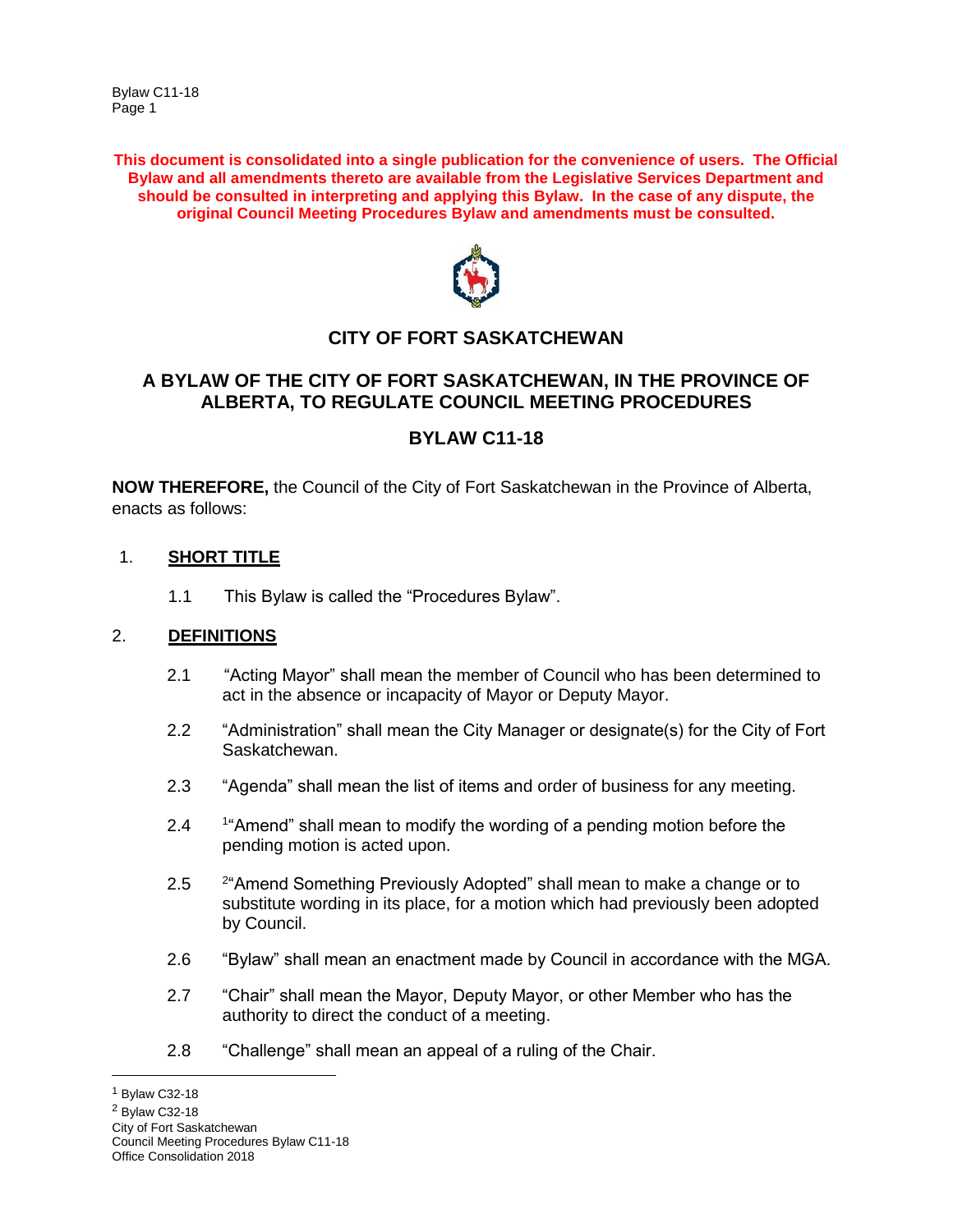- 2.9 "City" shall mean the City of Fort Saskatchewan.
- 2.10 "City Manager" shall mean the Chief Administrative Officer (CAO) appointed pursuant to the MGA.
- 2.11 "Committee of the Whole" shall mean a meeting of all Members in which:
	- 2.11.1 Council business decisions are not made;
	- 2.11.2 procedural decisions may be made;
	- 2.11.3 shall be open to the public, unless held in-camera pursuant to provisions of the FOIP Act; and
	- 2.11.4 shall provide an opportunity for less formal, open and free-flowing dialogue.
- 2.12 "Council" shall mean the municipal Council of the City of Fort Saskatchewan.
- 2.13 "Council Business Decisions" shall mean those items of business which require a Council motion to be made for approval or progression of the item.
- 2.14 "Council Committee" shall mean any committee, board or other body established by Council by bylaw or motion.
- 2.15 "Council Meeting" shall mean those meetings permitted by the MGA, and include regular, organizational, and special meetings of Council. These meetings shall:
	- 2.15.1 be open to the public, unless taking place in-camera, pursuant to the FOIP Act;
	- 2.15.2 include matters which are within the jurisdiction of Council;
	- 2.15.3 be where debate and/or deliberation occurs;
	- 2.15.4 be where Council decisions may be made;
	- 2.15.5 have a quorum of Council; and
	- 2.15.6 which maintain a record of decisions.
- 2.16 "Council Procedural Decisions" shall mean those motions which are procedural in nature, such as a motion to refer, postpone, table, move to in-camera, etc.
- 2.17 "Councillor" shall mean a Member of Council duly elected and continues to hold office in the City.
- 2.18 "Councillor Inquiry" shall mean a request from a Member of Council to the City Manager for the future provision of information.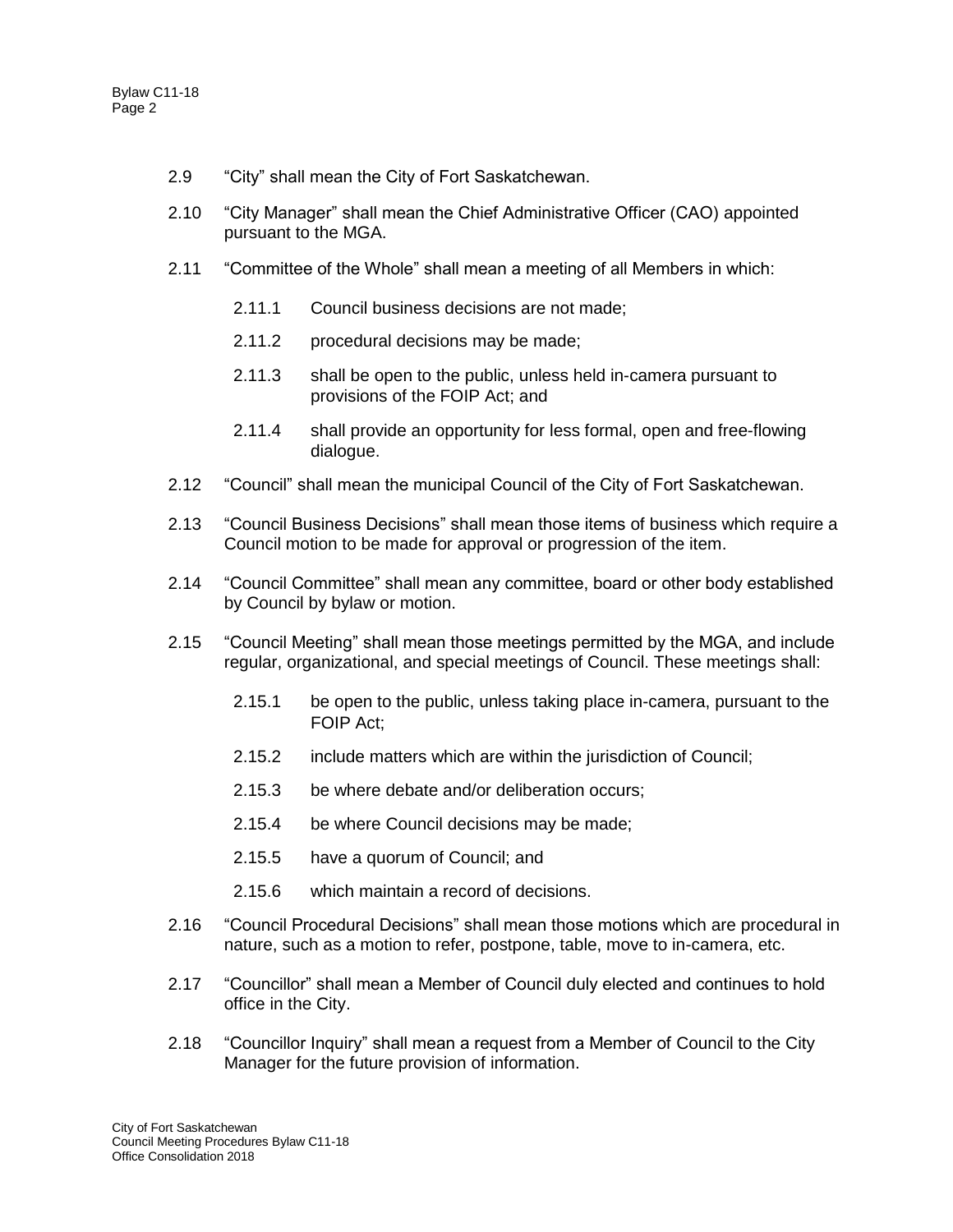- 2.19 "Deputy Mayor" shall mean the Member who is appointed by Council, and pursuant to the Act to act as Mayor in the absence or incapacity of the Mayor.
- 2.20 "Director, Legislative Services" shall mean the person appointed to the position by the City Manager.
- 2.21 "Electronic Communications" shall mean the alternate method Members may use to be deemed present at a Council meeting, providing that the chosen method is compatible with the premises in which the actual meeting is taking place.
- $2.22$ <sup>3</sup>"EAC" means the Emergency Advisory Committee, established pursuant to the Emergency Management Bylaw, and which consists of 1 or more Council member.
- 2.23 "FOIP" shall mean Alberta's *Freedom of Information & Protection of Privacy Act*.
- 2.24 "Group" shall mean 2 or more persons gathered together by a common interest in any matter, 1 of whom shall be appointed as spokesperson to be solely responsible for presenting the points of view or positions of the persons he or she represents.
- 2.25 "In Camera" shall mean any Council meeting which is held in the absence of the public; pursuant to the provisions of the FOIP Act; and may include others invited by Council.
- 2.26 "Inaugural Meeting" shall mean the organizational meeting immediately following the general election.
- 2.27 "Mayor" shall mean the Chief Elected Official for the City, and who is also a Member of Council.
- 2.28 "Member" shall mean a Member of Council or Committee of the Whole.
- 2.29 "MGA" shall mean the Alberta *Municipal Government Act.*
- 2.30 "Minutes" shall mean the record of decisions of a meeting.
- 2.31 "Motion" shall mean an action that is brought forward for Council's vote.
- 2.32 "Non-Statutory Public Hearing" shall mean the portion of a Council meeting where the public may be invited to make submissions to Council, and which is not a requirement of the MGA.
- 2.33 "Organizational Meeting" shall mean the meeting held as described in Section 7 and includes the Inaugural Meeting.

l <sup>3</sup> C12-19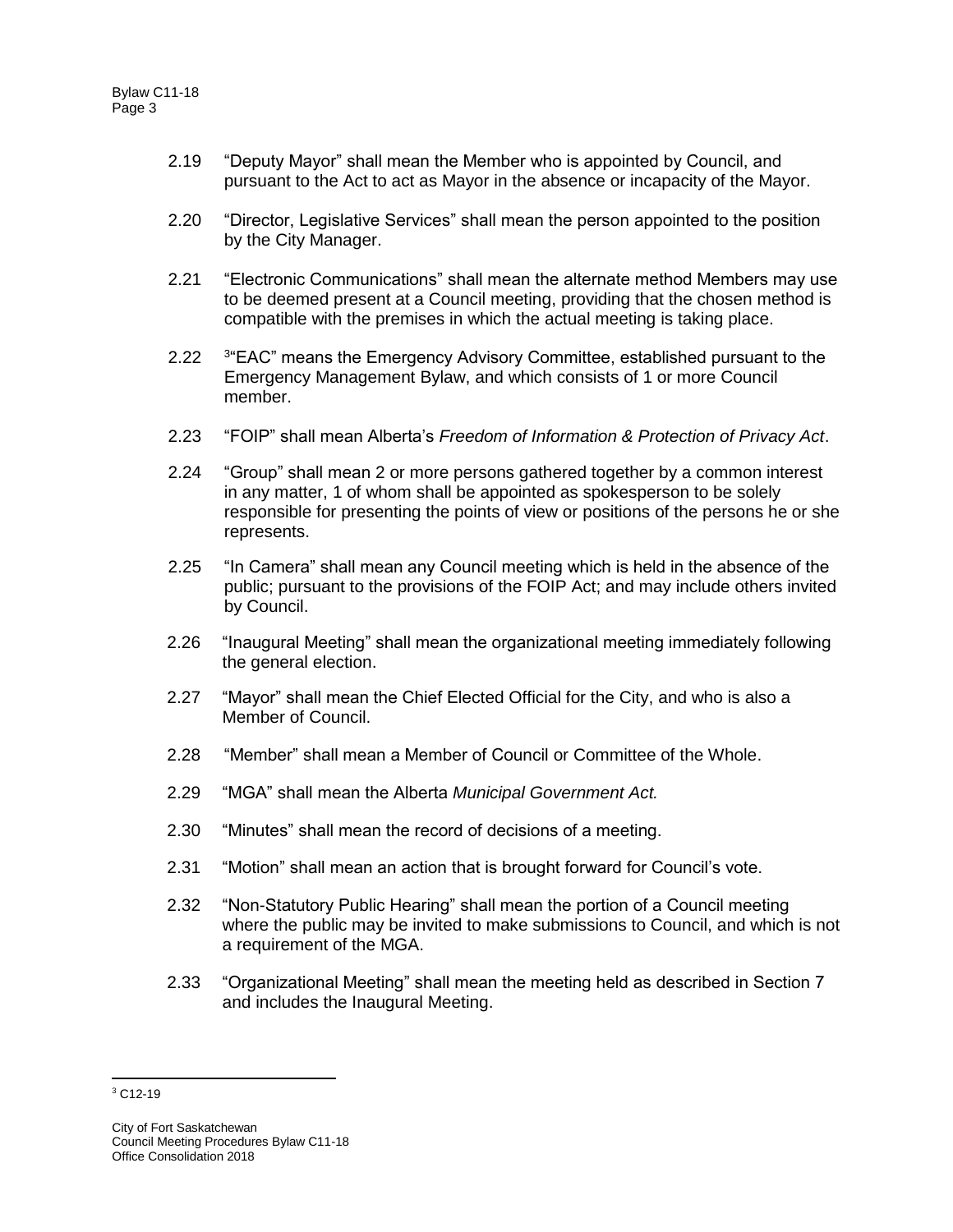- 2.34 "Pecuniary Interest" shall mean a matter that could monetarily affect a Member or a Member's family, in accordance with the Act.
- 2.35 "Person" shall mean an individual, partnership, association, body corporate, trustee, executor, administrator, or legal representative.
- 2.36 "Point of Information" shall mean a question made by a Member to obtain information on the procedures of a Council meeting.
- 2.37 "Point of Interest" shall mean a request by a Member to share a comment, information, or commendation about an individual, group, organization or event.
- 2.38 "Point of Order" shall mean a request that the Chair enforce the rules of procedure.
- 2.39 "Point of Privilege" shall mean a request by a Member that is not related to the business on the floor and enables a member to interrupt business on the floor to state an urgent request relating to the comfort, dignity, safety, or reputation of the organization or any individual Member.
- 2.40 "Postpone" shall mean to delay the consideration of any matter to a future date.
- 2.41 "Prevailing" shall mean the Members voting in favour of a motion.
- 2.42 "Public Hearing" shall mean the portion of a Council meeting held as a requirement of the MGA.
- 2.43 "Quorum" shall mean the minimum number of Members that must be present at a meeting for business to be legally transacted.
- 2.44 "Recess" shall mean an intermission or break within a meeting at the call of the Chair, that does not end the meeting, and after which proceedings are immediately resumed at the point prior to where they were interrupted.
- 2.45 "Refer" shall mean to delay the consideration of any matter so additional information may be obtained by Administration or other body, as directed by Council.
- $2.46$ "Reconsider" shall mean to bring forward for consideration by Members a motion which has already been passed in the same meeting.
- $2.47$  $5$  Renewing a Motion" shall mean to revisit a motion which has previously been disposed of by Council.
- 2.48 "Rescind" shall mean to revoke or repeal a motion which had previously been passed by Council.

 $\overline{\phantom{a}}$ 

<sup>4</sup> Bylaw C32-18

<sup>5</sup> Bylaw C32-18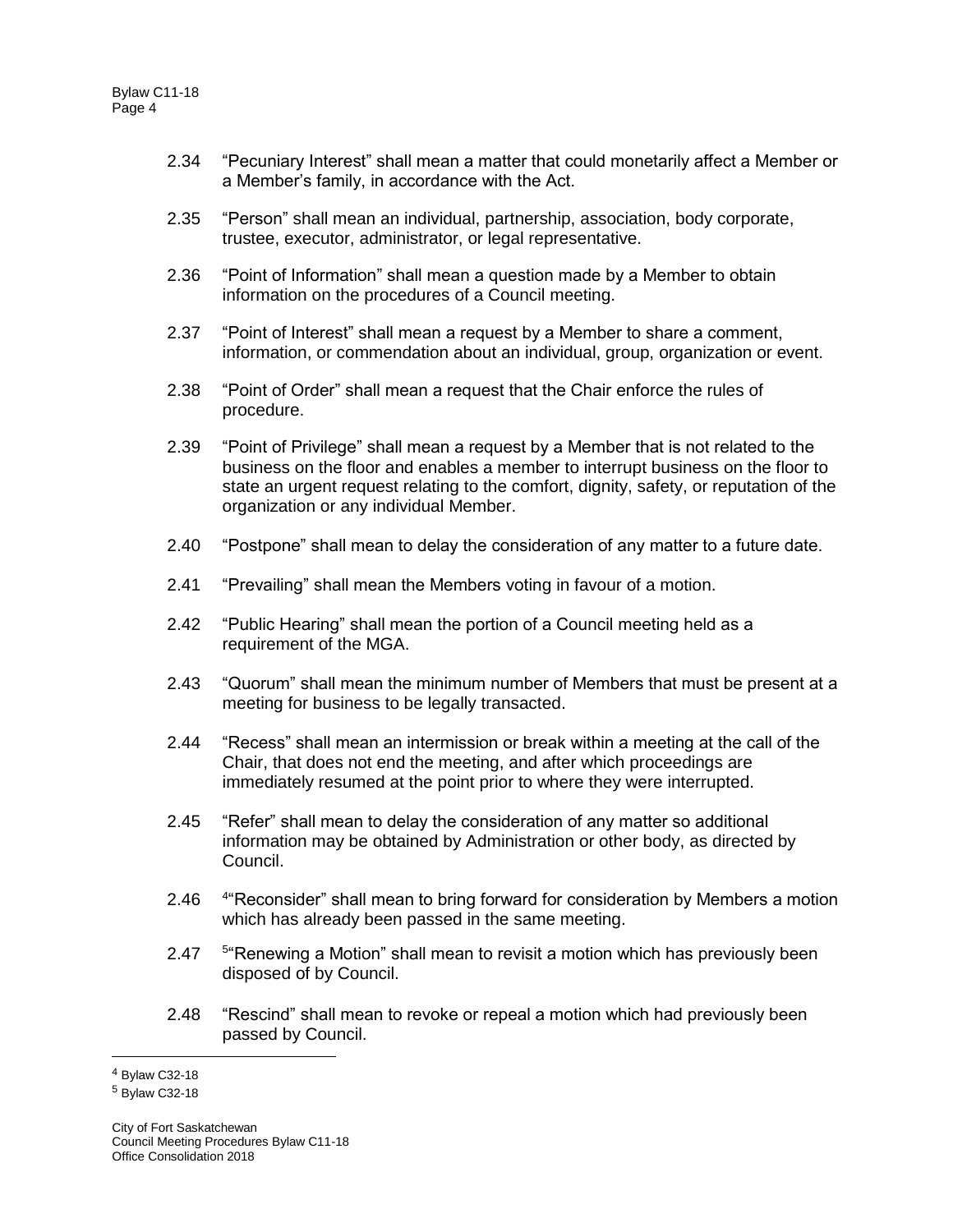- 2.49 "Resolution" shall mean a motion that has been approved by Council.
- 2.50 "Table" shall mean to delay consideration of any matter for an unspecified time until a motion is made by Council to lift it from the table.
- 2.51 "Two-Thirds Vote" shall mean a vote by at least two-thirds of Members present at the meeting, and who are entitled to vote on a motion.

# 3. **APPLICATION**

- 3.1 <sup>6</sup>This Bylaw shall govern the proceedings of all Council, Committee of the Whole, and EAC meetings, unless other provisions have been approved by Council.
- 3.2 <sup>7</sup>When any matter relating to the procedures for Council, Committee of the Whole, and EAC meetings are not answered by this Bylaw, the most recent revision of Robert's Rules of Order shall apply.
- 3.3 In the event of conflict between the provisions of this Bylaw and Robert's Rules of Order, the provisions of this Bylaw shall apply.
- 3.4 In the absence of any statutory obligation, any provision of this Bylaw may be suspended/waived by a resolution of Council, if two-thirds of all Members present vote in favour of dealing with the matter under consideration.
	- 3.4.1 A motion to suspend/waive the rules is not debatable or amendable.
	- 3.4.2 A resolution to suspend/waive any portion of this Bylaw as provided for in Section 3.4 shall only be in effect for the meeting during which it is passed.
- 3.5 In the absence or inability of the Mayor and Deputy Mayor, an Acting Mayor may be selected based on the approved Deputy Mayor rotation. For extended periods of time, Council shall appoint another Member by resolution as Acting Mayor.

### 4. **QUORUM**

- 4.1 A quorum of Council is a majority of all Members.
- 4.2 As soon as there is a quorum of Council and after at scheduled time of the Council or Committee of the Whole meeting, the Chair shall call the meeting to order.
- 4.3 If quorum is not present within 30 minutes after the scheduled time for the meeting, the Director, Legislative Services shall record the names of the Members present and the meeting shall adjourn to the next regular meeting, or scheduled special meeting. Agenda items not addressed shall be included on the agenda for the next Council or Committee of the Whole meeting.

 $\overline{\phantom{a}}$  $6$  C12-19

<sup>7</sup> C12-19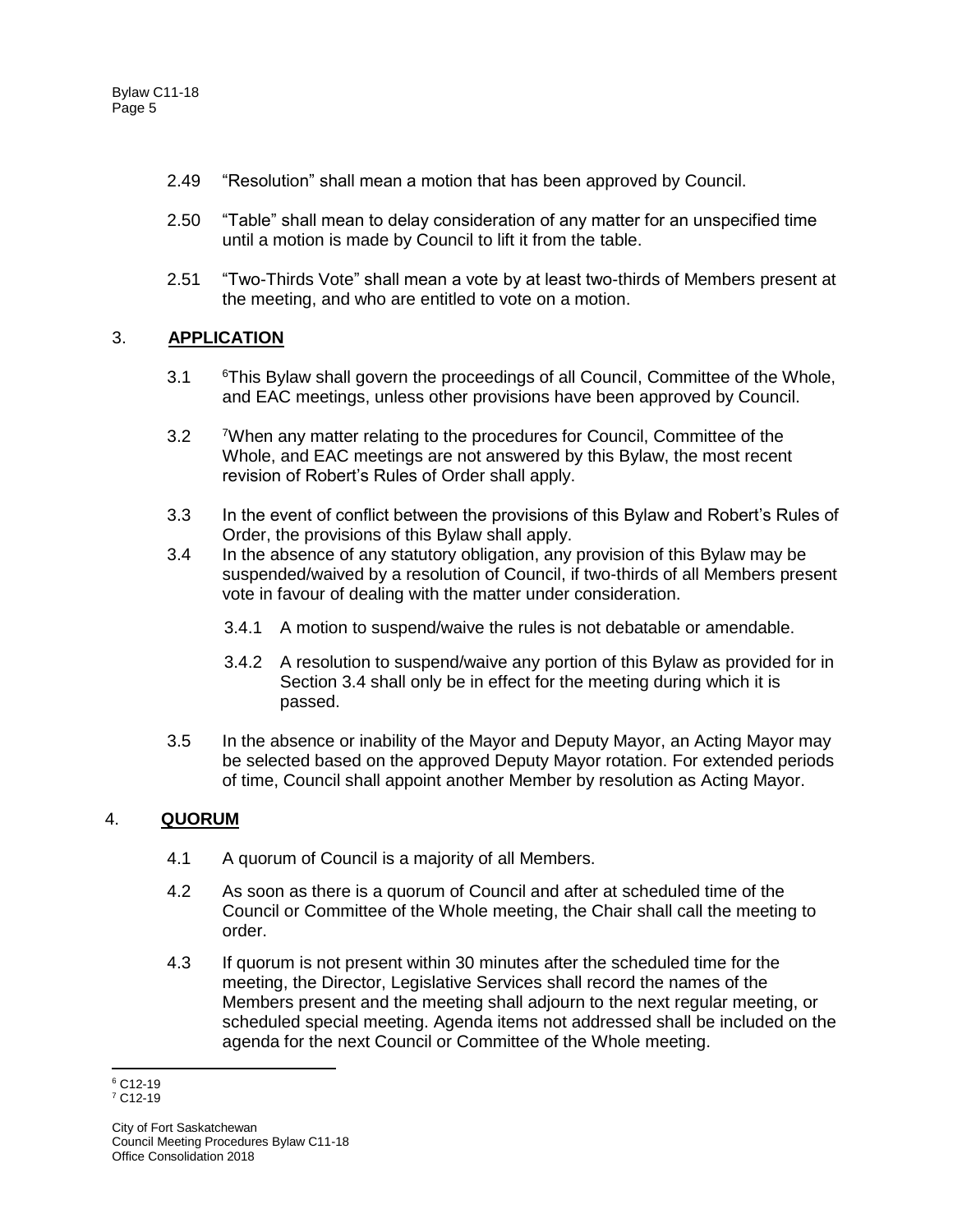- 4.4 Council and Committee of the Whole meeting minutes shall reflect that the meeting was called to order and adjourned due to lack of quorum.
- 4.5 In the event that quorum is lost once the Council or Committee of the Whole meeting has been called to order, the meeting shall be suspended until quorum is obtained. If quorum is not obtained within 30 minutes, the meeting shall be adjourned.
- 4.6 8A quorum for an emergency meeting of the EAC is not dependent on the number attending, but on those Council members available to attend.

### 5. **REGULAR COUNCIL MEETING**

- 5.1 Regular meetings of Council shall be established by resolution at the annual organizational meeting, or at a Council meeting following the organizational meeting, as required.
- 5.2 Notice of Council meetings is not required, for those meetings which have been approved by Council resolution.
- 5.3 If Council changes the date, time or place of a Council meeting, the City Manager shall give at least 24 hours' notice of the change, in accordance with Section 5.4:
	- 5.3.1 to any Member not present at the meeting at which the change was made, and
	- 5.3.2 to the public.
- 5.4 Notification of a change in time, date or location of any Council meeting, or the establishment of a special meeting of Council shall be provided:
	- to a Member by:
	- 5.4.1 e-mail, and/or
	- 5.4.2 telephone

to the public by:

- 5.4.3 posting a notice on the City's website; and/or
- 5.4.4 newspaper advertisement.

#### 6. **SPECIAL MEETINGS**

6.1 The Mayor may call a special meeting of Council at any time, or shall do so if the majority of Members submit a request in writing, which shall include the purpose for the meeting.

l <sup>8</sup> C12-19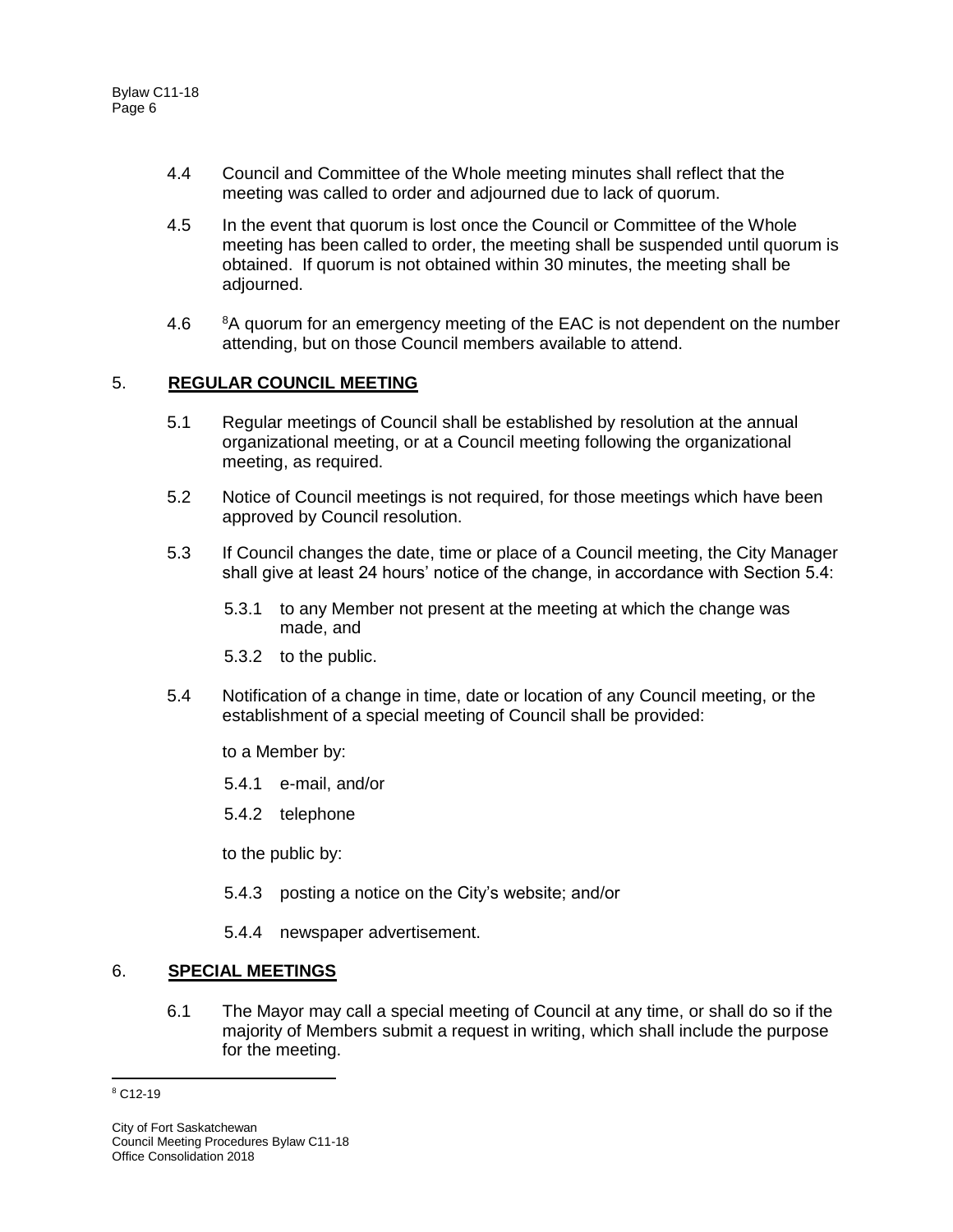- 6.2 A special meeting requested by Members shall be held within 14 days after a request is received.
- 6.3 No less than 24 hours' notice of a special meeting shall be provided to each Member, Administration, and to the public, stating the time, date, and place where the meeting is to be held, as well as the general nature of business to be conducted. Notification to the Members and the public shall be in accordance with Section 5.4.
- 6.4 Notwithstanding Section 6.3, the Mayor may call a special meeting without 24 hours' notice, if at least two-thirds of the Members provide written consent prior to the start of the meeting.
- 6.5 No business other than those items stated in the notice shall be conducted at any special meeting of Council, unless all Members are present and provide unanimous consent to add other items of business to the agenda.
- 6.6 Special meetings may be held for specific Council items. As such, the same legislative requirements or provisions of this Bylaw related to holding a regular meeting of Council shall apply.
- 6.7 Minutes of a special meeting shall be taken using the same method as a regular Council meeting.
- 6.8 Council may hold a special or regular Council meeting for the purpose of strategic planning initiatives.
	- 6.8.1 Special or regular meetings for the purpose of strategic planning shall be based on the following criteria:
		- i. shall require quorum to be present;
		- ii. shall follow the procedural requirements of this Bylaw;
		- iii. minutes shall be taken using the same method as a regular Council meeting;
		- iv. the meetings shall be open to the public, unless taking place incamera, pursuant to the provisions of the FOIP Act; and
		- v. where procedural decisions may be made by Council.

### 7. **ORGANIZATIONAL MEETING**

- 7.1 An organizational meeting of Council shall be held annually, as required by the MGA.
- 7.2 The agenda for the organizational meeting shall include: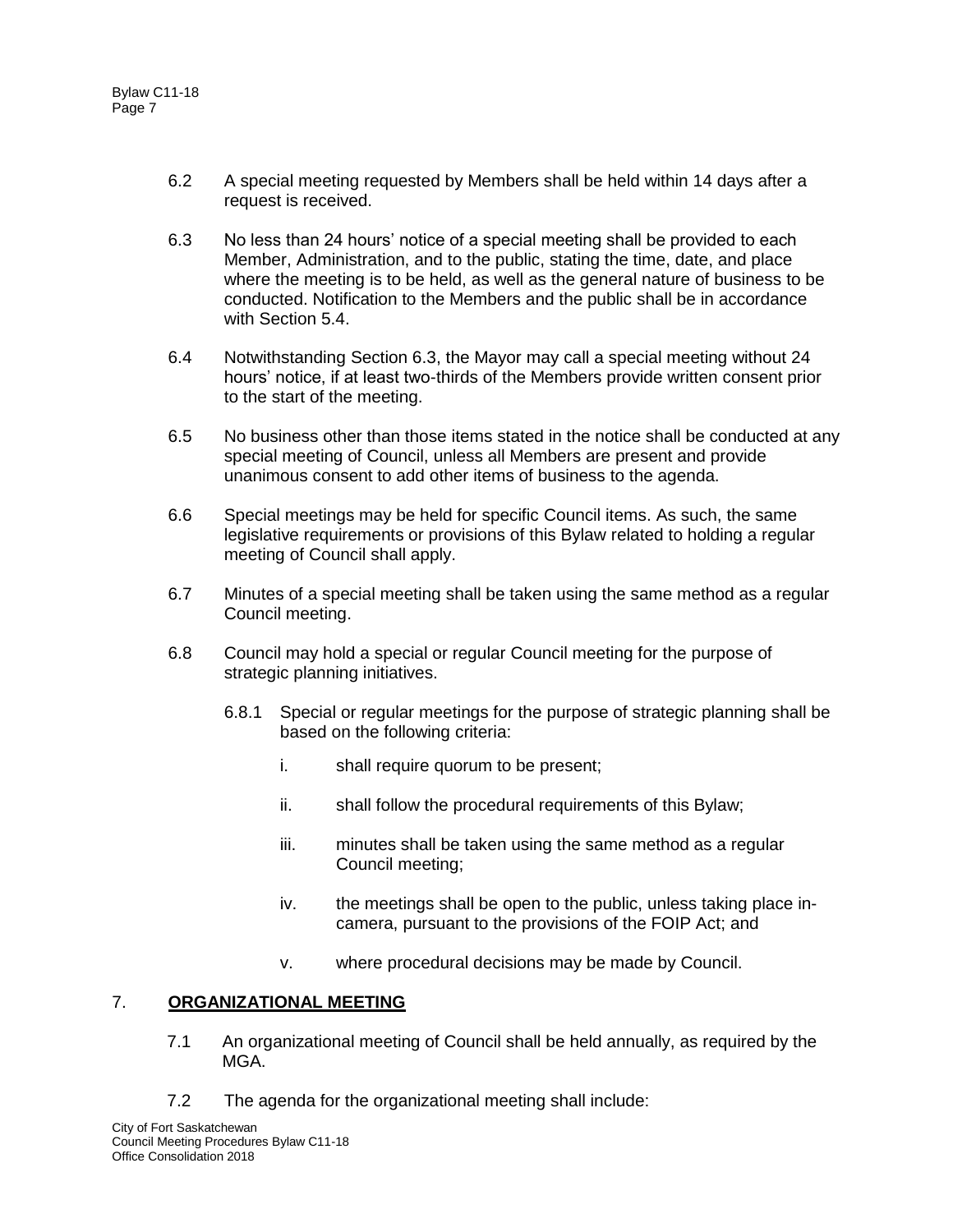- 7.2.1 the administration of the oath and introduction of new Members of Council at the inaugural meeting only;
- 7.2.2 selection of the Deputy Mayor appointments, which shall be on a 4-month rotational basis, unless otherwise directed by Council;
- 7.2.3 the establishment of the regular meeting dates for Council;
- 7.2.4 the establishment of Council appointments to Boards, Committees and Commissions; and
- 7.2.5 other business as required by Council or pursuant to the MGA.

### 8. **COMMITTEE OF THE WHOLE**

- 8.1 Committee of the Whole meetings shall be established by resolution at the annual organizational meeting, or as required at Council meetings following the organizational meeting.
- 8.2 Committee of the Whole meetings shall consist of all Members of Council. Members of Administration may attend, as required.
- 8.3 The purpose of the Committee of the Whole meetings is to:
	- 8.3.1 provide a means for information sharing from Administration or the public to Members in attendance;
	- 8.3.2 to allow for open, free-flowing debate and/or deliberation to occur by all Members including the Chair in a non-confrontational environment, which may or may not be held be prior to the item's presentation for action on a Council meeting agenda; and
	- 8.3.3 allow for clarifying questions to be asked.
- 8.4 Meetings shall be open to the public, unless taking place in-camera, pursuant to the FOIP Act.
- 8.5 Notice of Committee of the Whole meetings is not required, for those meetings which have been approved by Council resolution.
- 8.6 If Council changes the date, time or place of a regularly scheduled Committee of the Whole meeting, the City Manager shall give at least 24 hours' notice of the change, in accordance with Section 5.4:
	- 8.6.1 to any Member not present at the meeting at which the change was made, and
	- 8.6.2 to the public.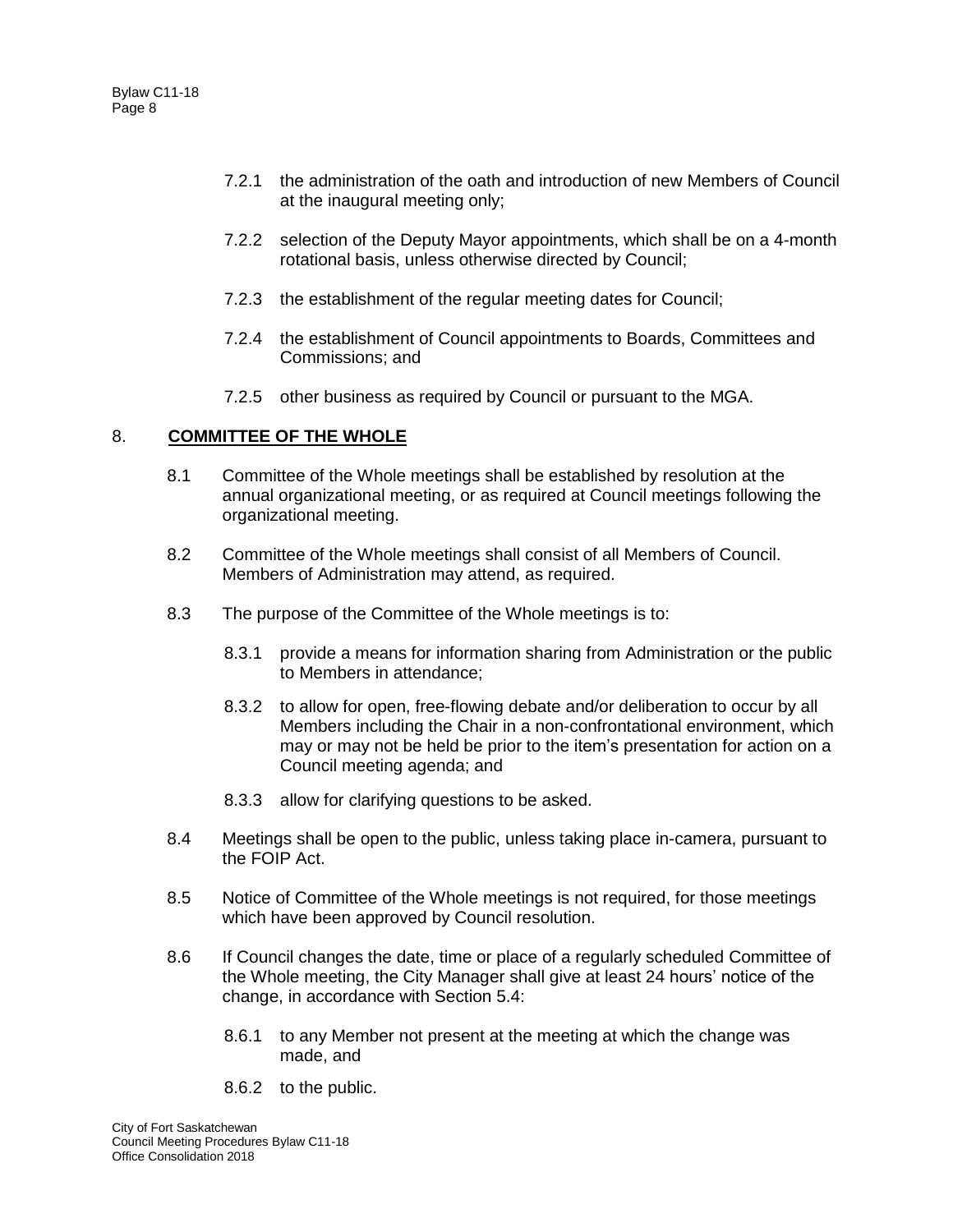8.7 Notification of a change in time, date or location of any Committee of the Whole meeting shall be provided:

to a Member by:

- 8.7.1 e-mail, and/or
- 8.7.2 telephone

to the public by:

- 8.7.3 posting a notice on the City's website; and/or
- 8.7.4 newspaper advertisement.
- 8.8 Committee of the Whole shall vote on procedural motions by raising their hands upon the call of the Chair for all those in favour or opposed.
- 8.9 The Chair shall announce the result of all votes at a meeting by stating whether the motion was carried or defeated.
- 8.10 The Deputy Mayor shall Chair the Committee of the Whole meetings on a rotation basis. In lieu of the Deputy Mayor, the Mayor shall chair the Committee of the Whole meetings.

### **9.** <sup>9</sup>**EAC**

- 9.1 The EAC shall meet at minimum, once each year and more frequently as required.
- 9.2 All Council members are members of the EAC. The Mayor is the Chair of the EAC. If the Mayor is absent, the Deputy Mayor shall then chair the EAC.
- 9.3 The EAC may meet on less than 24 hours' notice. Where meetings in person are not feasible, the EAC may convene by electronic means of communication.
- 9.4 In an emergency, where the EAC is not able to meet in the timeline as required by the given situation, the powers of the EAC may be exercised by the Mayor acting alone, or in the Mayor's absence the Deputy Mayor, or in absence of the Mayor and Deputy Mayor, by any 2 members of Council.
- 9.5 The purpose of a non-emergent EAC meeting is to review, advise, and approve the City's Municipal Emergency Plan on an annual basis; to assess hazards, risks, and mitigation strategies; and to determine the level of emergency management resourcing for the City.

l <sup>9</sup> C12-19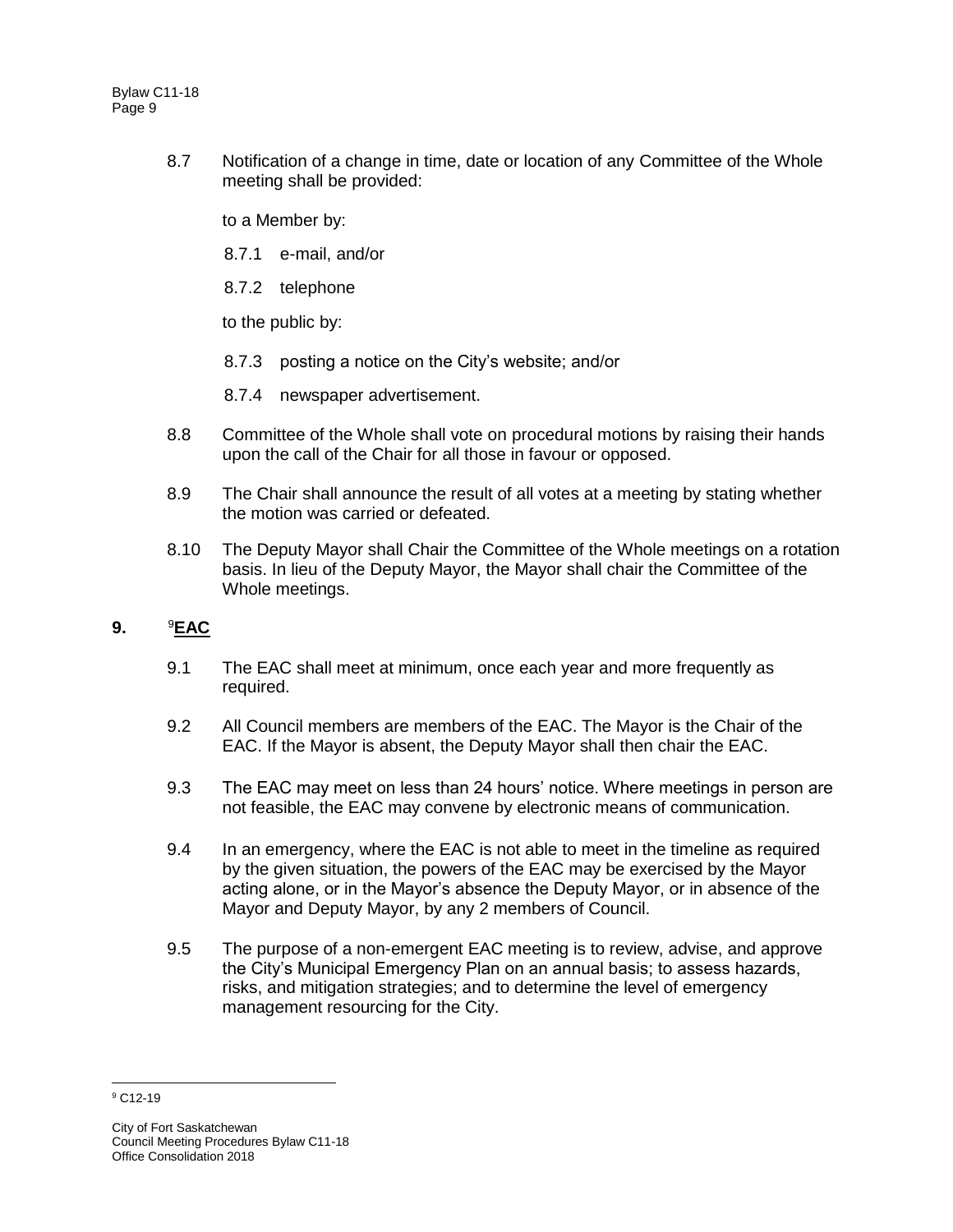- 9.5.1 Non-emergent EAC meetings shall be open to the public, unless taking place in-camera, pursuant to the FOIP Act.
- 9.6 The purpose of the EAC during an emergency or disaster is to maintain regular Council duties; provide political, financial, and resourcing support; and to declare a State of Local Emergency, if necessary.

#### 10. **IN-CAMERA**

- 10.1 In-camera meetings may be held during any Council, Committee of the Whole, or special meeting, in accordance with the provisions of the FOIP Act.
- 10.2 Matters to be discussed in-camera, shall comply with the provisions of the MGA and FOIP Act.
- 10.3 All matters discussed while in-camera shall be kept confidential, unless directed otherwise that those matters discussed in-camera may be made public.
- 10.4 Council has no power while in-camera to make decisions or pass motions, apart from the motion to revert back to an open meeting.
- 10.5 In-camera meetings are typically the first or last item of business on an agenda. In-camera meetings which are the first item of business on an agenda shall be scheduled for 5:00 p.m., unless otherwise directed by Council.

#### 11. **EDUCATIONAL SESSIONS**

- 11.1 Sessions for educational purposes may be held as required, based on the following criteria:
	- 11.1.1 sessions are optional and do not require quorum;
	- 11.1.2 are strictly educational (one-way information), allowing for clarifying questions;
	- 11.1.3 do not progress matters within Council`s jurisdiction;
	- 11.1.4 minutes shall not be taken;
	- 11.1.5 information provided may be shared with the public (not confidential);
	- 11.1.6 where no directions or instructions shall be given to Administration; and
	- 11.1.7 where no procedural or Council business decisions are made by the Members.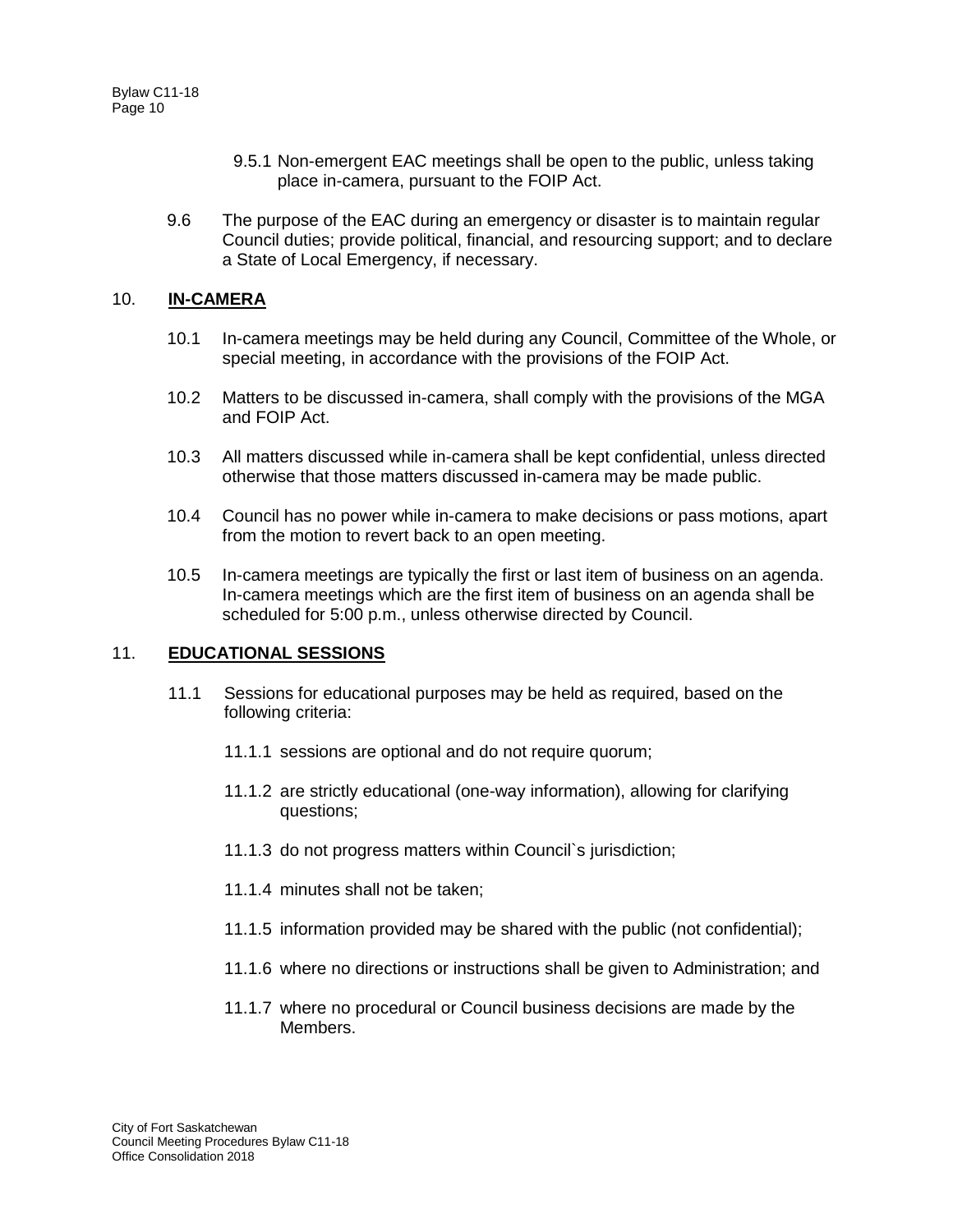Bylaw C11-18 Page 11

#### **12. MEETINGS THROUGH ELECTRONIC COMMUNICATIONS**

- 12.1 In accordance with the MGA, a meeting may be conducted by electronic or other communication methods if:
	- 12.1.1 notice of the meeting is provided to the public in accordance with Section 5.4, including the method used for electronic communication; and
	- 12.1.2 the facilities enable the public and meeting participants to watch and hear the contents of the meeting at the place specified in the notice.
- 12.2 Members participating in a meeting using an alternate means of electronic communication are deemed to be present at the meeting.

#### **13. AGENDA**

- 13.1 Agendas for Council and Committee of the Whole meetings are developed by the City Manager in consultation with the Mayor and Director, Legislative Services.
	- 13.1.1 In addition to the Mayor, City Manager, and Director, Legislative Services, the Deputy Mayor may also attend weekly agenda review meetings if they wish to do so.
- 13.2 <sup>10</sup>Agendas shall be made available to Members by the Director, Legislative Services prior to 4:30 p.m., 6 days before each meeting.
- 13.3 Agendas shall be made available to the public by the Director, Legislative Services after distribution to Members.
- 13.4 The order of business for each meeting shall be determined by the Chair.
- 13.5 The addition or deletion of agenda items at a Council or Committee of the Whole meeting requires a motion by Council.

#### **14. COUNCIL & COMMITTEE OF THE WHOLE MINUTES**

- 14.1 The preparation and distribution of Council and Committee of the Whole meeting minutes shall be the responsibility of the Director, Legislative Services.
- 14.2 The written record of decisions for all Council and Committee of the Whole meetings shall include:
	- 14.2.1 the names of Members present or absent from the meeting;
	- 14.2.2 date, time, and location of the meeting;

 $\overline{a}$ 

<sup>10</sup> Bylaw C32-18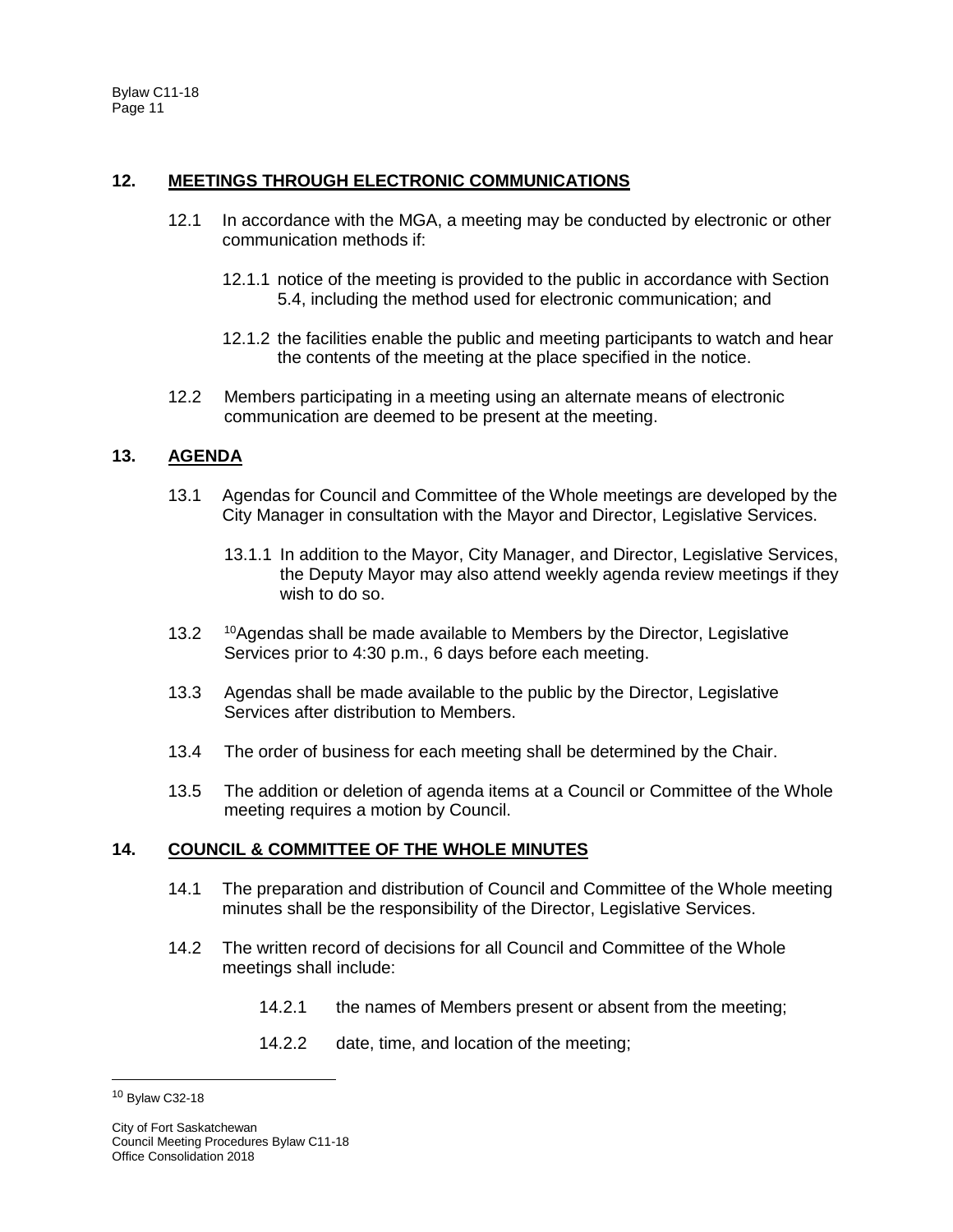- 14.2.3 a brief description of the subject matter;
- 14.2.4 the names of public members who speak to an item;
- 14.2.5 the names of Members voting for or against a motion, and those who are absent for the vote;
- 14.2.6 any Member abstentions as per the Act, and the reason for the abstention;
- 14.2.7 for in-camera meetings, those in attendance and their purpose for attending; and
- 14.2.8 the signatures of the Chair and Director, Legislative Services.

## **15. COMMUNICATIONS TO COUNCIL**

- 15.1 Any public communications intended for inclusion on Council agendas shall be forwarded to the Director, Legislative Services in writing and shall:
	- 15.1.1 be legible, coherent, and respectful;
	- 15.1.2 be able to identify the writer and the writer's contact information; and
	- 15.1.3 be submitted within the appropriate timelines for preparation and inclusion on a Council or Committee of the Whole agenda.
- 15.2 If the standards set out in Section 14.1 are met and the City Manager determines the communication is within the governance authority of Council, the City Manager shall:
	- 15.2.1 if it relates to an item already on the agenda, deliver a copy of the communication or a summary of it to Council prior to or at the meeting at which the agenda is being considered; or
	- 15.2.2 acquire all information necessary for the matter to be included on a future Council or Committee of the Whole agenda for consideration.
- 15.3 If the standards set out in Section 14.1 are met and the City Manager determines the communication is not within the governance authority of Council, the City Manager shall:
	- 15.3.1 refer the communication to Administration for a report or a direct response and provide a copy of the original correspondence and the referral to Council; and
	- 15.3.2 take any other appropriate action on the communication.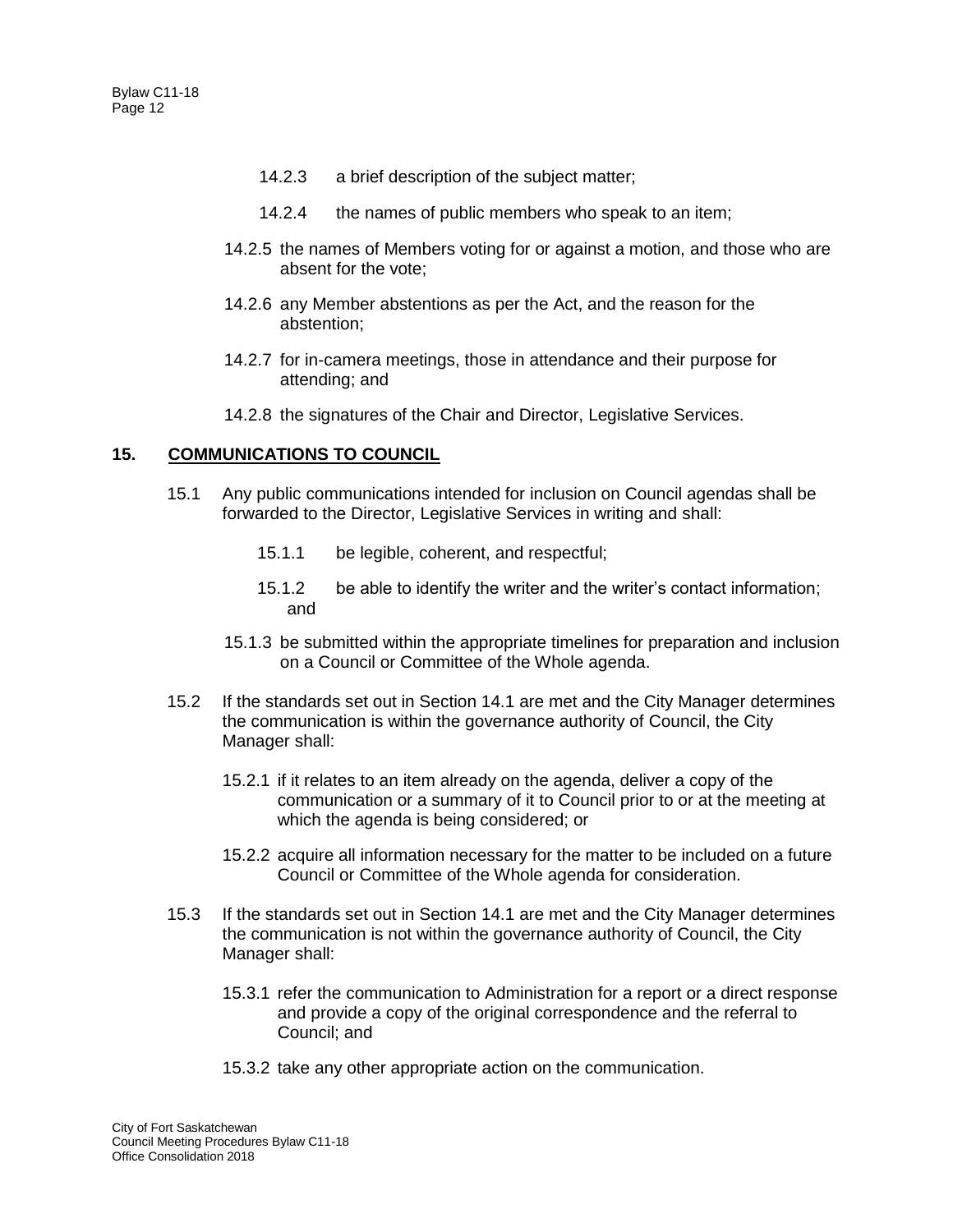- 15.4 If a Member objects to the process determined by the City Manager, a Member may introduce a notice of motion requesting the item be included for consideration on a Council or Committee of the Whole agenda.
- 15.5 If the standards set out in Section 14.1 are not met, the City Manager may not proceed with the communication.
- 15.6 The Director, Legislative Services shall respond to the person sending the communication and advise that person of the process to be followed and any action taken on the subject of the communication.
- 15.7 During a Council or Committee of the Whole meeting, the Chair shall invite members of the public to speak under the Delegations section of the agenda to any matter that appears on that meeting's agenda. The speaker shall be granted a maximum of 5 minutes to speak to the item, followed by clarifying questions. Dialogue that pertains to a public hearing shall only be heard during the public hearing portion of the Council meeting.
- 15.8 In accordance with Section 14, members of the public may register to speak under the Presentation section of the agenda at a Council or Committee of the Whole meeting, and shall be provided with a pre-determined allotment of time.
- 15.9 Council or Committee of the Whole may approve the addition of last minute presentations for emergent or urgent items, by a majority vote of all Members present.
	- 14.9.1 Emergent or urgent items may be those items where Council decisions are required to meet legislative requirements (for Council meetings only), are time sensitive, or require prompt action by Council or Committee of the Whole.

### **16. ELECTRONIC VOTING**

- 16.1 Electronic voting technology displaying the result of the vote on motions shall be used during Council meetings. When the electronic voting technology is in operation:
	- 16.1.1 all Members shall vote using the electronic voting technology, unless excused from voting; and
		- 16.1.2 all vote results shall be recorded and publicly displayed.
- 16.2 When electronic voting technology is unavailable, Council shall vote on motions by raising their hands upon the call of the Chair for all those in favour or opposed.
- 16.3 The Chair shall announce the result of all votes at a meeting by stating whether the motion was carried or defeated.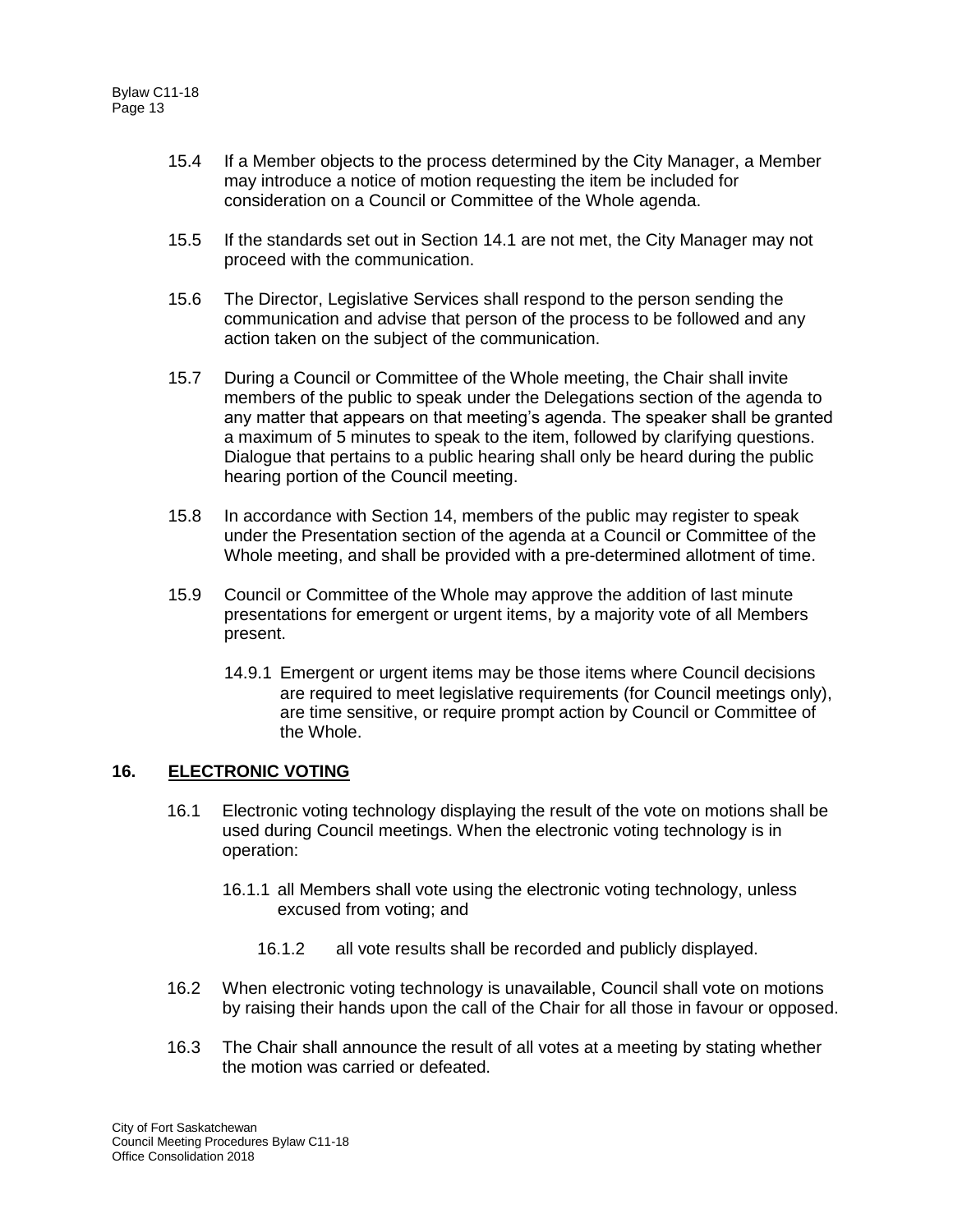# **17. CHAIR**

- 17.1 The Chair shall preside over the conduct of Council meetings and Committee of the Whole meetings, including the preservation of good order and decorum, ruling on points of order, replying to points of procedure and deciding all questions relating to the orderly procedure of the meeting. Any Member may appeal the decision of the Chair on a point of order or privilege, as noted in the "Appeal Ruling" Section 23 of this Bylaw.
- 17.2 The Chair shall make reasonable efforts, including the calling of a recess, to ensure all Members in attendance at a meeting are present while a vote is being taken, unless a Member is abstains from voting, in accordance with the MGA or this Bylaw.
- 17.3 For Council meetings, the Chair shall ensure that each Member who wishes to speak on a debatable motion is granted the opportunity to do so, and determines the speaking order when 2 or more Members wish to speak.
- 17.4 <sup>11</sup>At Council meetings, the Chair may enter into debate on the same basis as other Members of Council on any matter before Council without relinquishing the chair.
- 17.5 The Chair may make a motion on any matter on a meeting agenda, however before doing so shall relinquish the chair to the Deputy Mayor until the vote on the motion has been taken.

### **18. RULES GOVERNING DEBATE**

- 18.1 An item of business shall first be introduced to Council, and may be followed by clarifying questions of Administration or other Members.
- 18.2 A motion shall be made by a Member before it can be debated.
- 18.3 All discussion at a Council meeting shall be directed through the Chair.
- 18.4 At a Council meeting, a Member may only speak once on any motion and once on any amendment to a motion, until each Member wishing to speak has had an opportunity to do so.
- 18.5 Notwithstanding Section 17.4:
	- 18.5.1 a Member may ask clarifying questions of Administration or other Members on any motion or amendment to a motion;
	- 18.5.2 a Member may speak to respond to questions or provide clarification to other Members; and

 $\overline{\phantom{a}}$ <sup>11</sup> C32-18

City of Fort Saskatchewan Council Meeting Procedures Bylaw C11-18 Office Consolidation 2018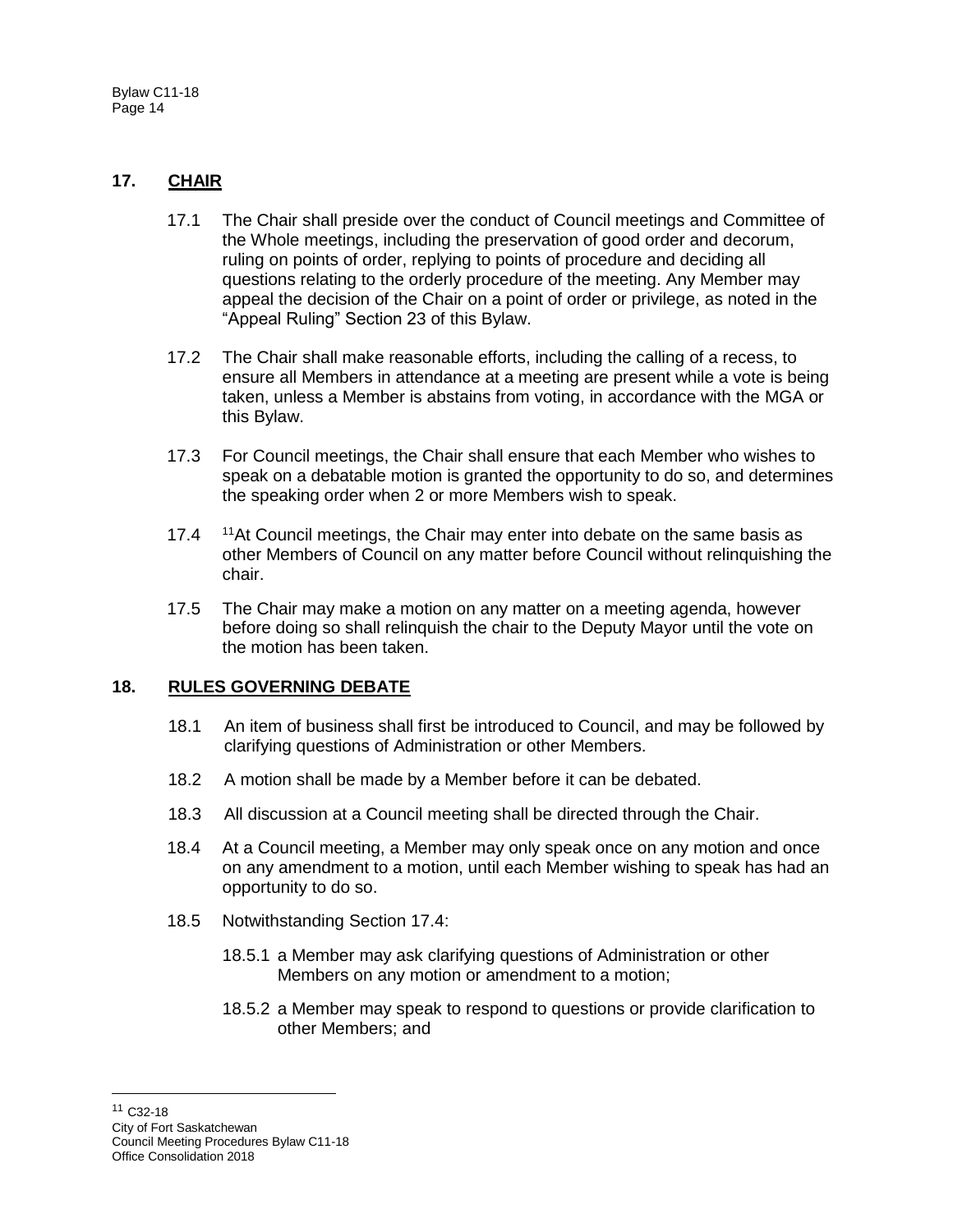- 18.5.3 a Member who has made a motion shall have the opportunity to speak during debate and at the close of debate.
- 18.5.4  $12$ as the last speaker may present additional information in their closing statements, Members shall be given the opportunity to speak, if they wish to do so.

### **19. MEETING ETIQUETTE**

- 19.1 Members shall:
	- 19.1.1 be respectful of others during the meeting;
	- 19.1.2 obey the rules of the meeting, decision of the Chair or Members on questions of order or practice, or upon interpretation of this Bylaw;
	- 19.1.3 remain in their seat and refrain from creating a disturbance while a vote is being taken, and until such time as the result is declared; and
	- 19.1.4 not interrupt a Member while speaking, except to raise a point of order or question of privilege.
- 19.2 Members who persists in a breach of Section 18.1 after having been called to order by the Chair, may at the discretion of the Chair, be ordered to leave the meeting venue for the duration of the meeting.
- 19.3 At the discretion of the Chair, a Member may resume their seat following an apology.
- 19.4 A Member who wishes to leave a meeting prior to adjournment shall advise the Chair, and the time of departure shall be recorded in the minutes.
- 19.5 Members of the public in attendance at meetings:
	- 19.5.1 shall use the presentation table to address Council or Committee of the Whole when wishing to speak, following permission of the Chair;
	- 19.5.2 shall be respectful of Council and Committee of the Whole, and respectful of the provisions in Council's Procedures Bylaw;
	- 19.5.3 shall not cause a disturbance, interrupt a speaker, or interfere with the actions of Council, or they may be expelled from the meeting venue; and
	- 19.5.4 shall leave the meeting venue upon the order of the Chair.

 $\overline{\phantom{a}}$ 

<sup>12</sup> C32-18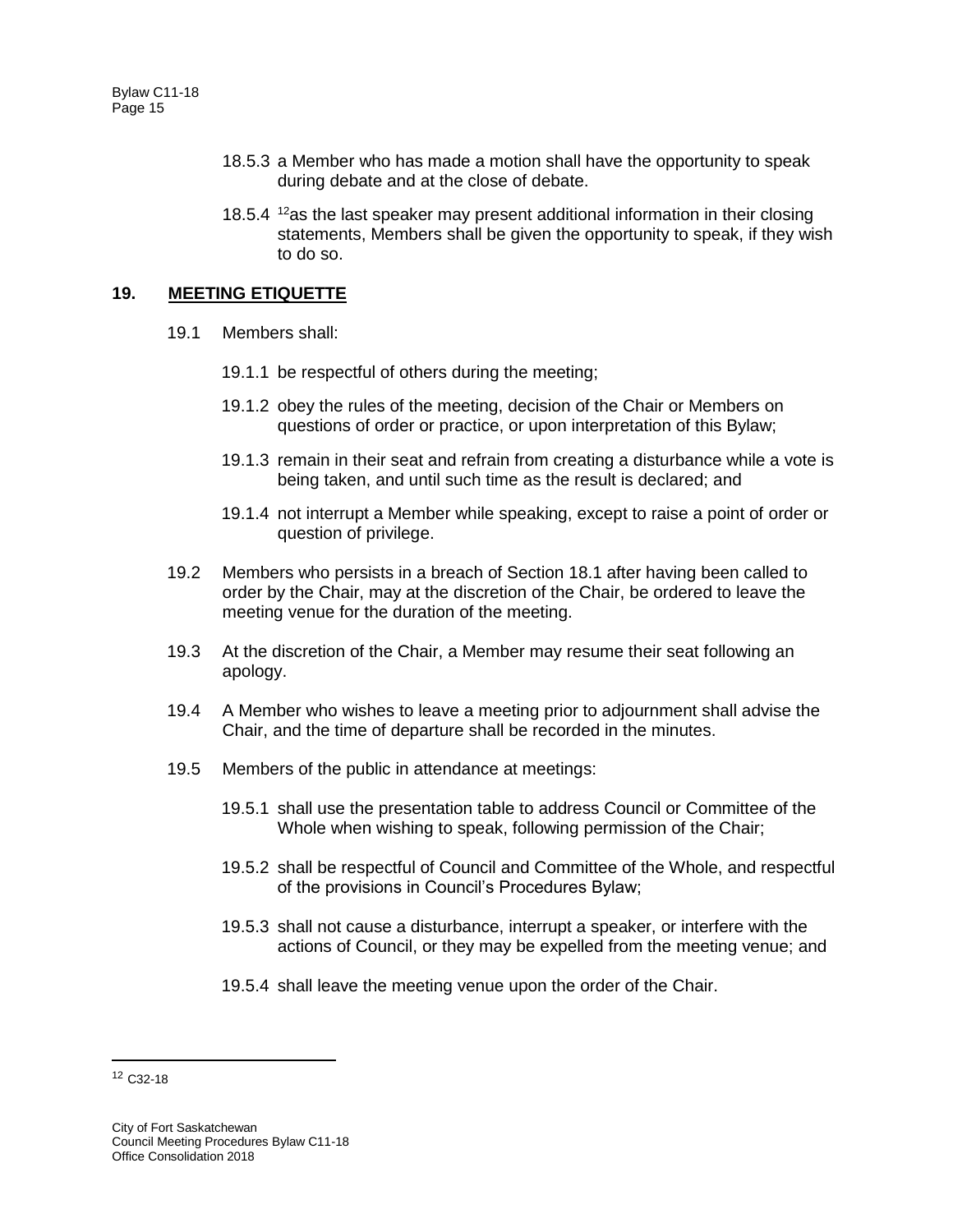Bylaw C11-18 Page 16

#### **20. POINT OF INFORMATION**

- 20.1 A point of information may be made when raised by any Member who wishes to obtain information on meeting procedures to assist a Member to:
	- 20.1.1 make an appropriate motion;
	- 20.1.2 raise a point of order;
	- 20.1.3 understand a procedure; or
	- 20.1.4 understand the effect of a motion.

#### **21. POINT OF INTEREST**

21.1 A point of interest may be made by any Member who wishes to share a comment, information, or commendation about an individual, group, organization or event but which is not recorded in the minutes of that meeting.

#### **22. POINT OF PRIVILEGE**

- 22.1 A point of privilege may be made by any Member who wishes to note a matter concerning the rights or privileges for any Member.
- 22.2 A point of privilege shall take precedence over other matters, and while the Chair is ruling on the point of privilege, no other Member shall be considered to be in possession of the floor.

#### **23. POINT OF ORDER**

- 23.1 A Member who wishes to challenge the rules of procedure shall:
	- 23.1.1 raise a point of order to the Chair; and
	- 23.1.2 upon the Chair's acknowledgement, provide an explanation for the point of order.
- 23.2 The Chair shall rule on the point of order.
- 23.3 The Chair's ruling shall not be put to a vote, unless it is appealed by a Member, as noted in the "Appeal Ruling" Section 23 of this Bylaw.
- 23.4 The Member in possession of the floor when the point of order is raised shall have the right to the floor once debate resumes.

### **24. APPEAL RULING**

24.1 The decision of the Chair shall be final, subject to an immediate appeal by a Member.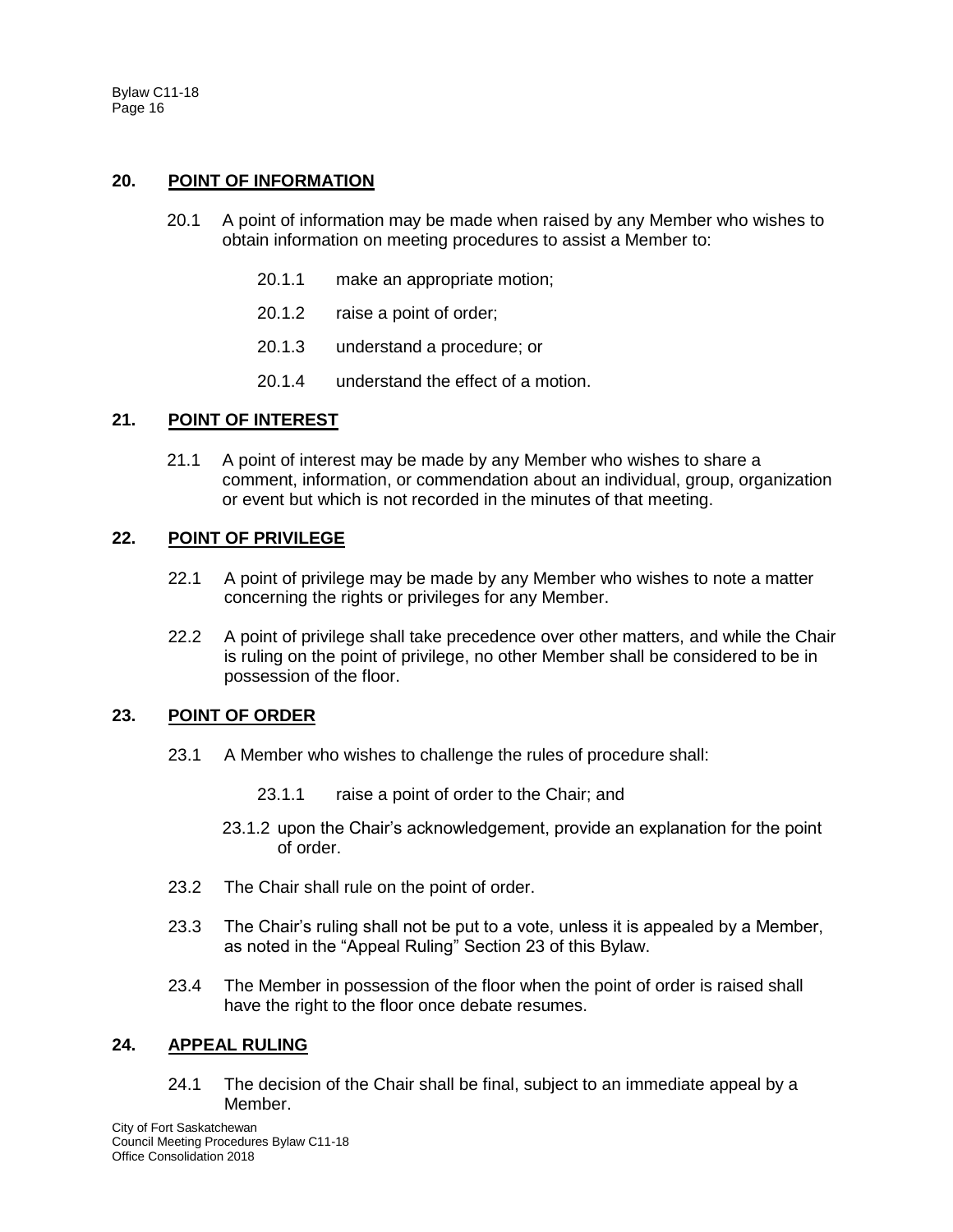- 24.2 Any Member may put forward a motion to appeal the decision of the Chair.
	- 24.2.1 The Chair shall give reasons for the ruling.
	- 24.2.2 Members shall, without debate, vote on the motion.
	- 24.2.3 The ruling of Council shall be final.
- 24.3 The Chair may seek advice from the Director, Legislative Services on points of order or privilege, or to determine whether a matter is within jurisdiction of the Council.

### **25. MOTIONS**

- 25.1 Any Member may make a motion on any matter on the agenda. If the Chair wishes to make a motion, the chair shall be relinquished to the Deputy Mayor or Acting Mayor until a vote on the motion has been taken. A Member may read the motion or indicate "as presented within the agenda".
- 25.2 Following the introduction of an item, clarifying questions may be made by Members or Administration.
- 25.3 A motion shall be made by a Member and followed by debate.
- 25.4 Only 1 motion at a time shall be considered.
- $25.5$   $13$  Deleted.
- 25.6 The following motions are not debatable:
	- 25.6.1 A motion to adjourn;
	- 25.6.2 A motion to raise a point of order;
	- 25.6.3 A motion to suspend/waive the rules;
	- 25.6.4 A motion to table or to lift from the table;
	- 25.6.5 a motion to withdraw; and
	- 25.6.6 a motion to appeal a decision of the Chair.
- 25.7 When a motion has been made and is being considered, no Member may make another motion except:
	- 25.7.1 to amend a motion;

l

 $13$  C<sub>12</sub>-19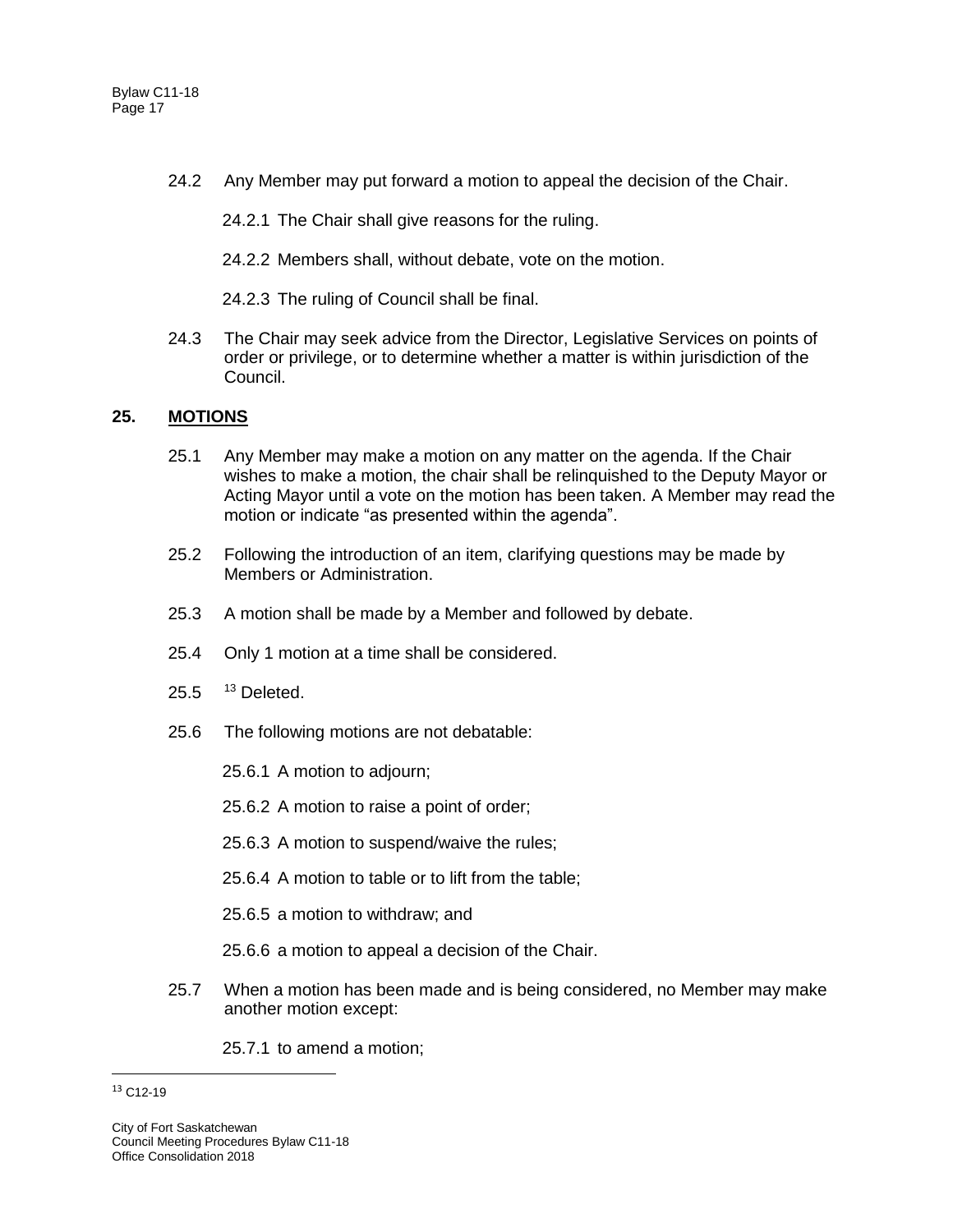- 25.7.2 to postpone consideration of a motion;
- 25.7.3 to refer a motion;
- 25.7.4 to table a motion; or
- 25.7.5 for a Member to withdraw their motion.

### 25.8 **Motion to Amend:**

- 25.8.1 A motion to amend may be made by any Member, including the Member who moved the original motion.
- 25.8.2 The Chair shall allow only:
	- i) 1 amendment to the main motion; and
	- ii) 1 amendment to the amendment to be considered at a time.
- 25.8.3 Council or Committee of the Whole must vote:
	- i) on an amendment to the amendment, if any, before voting on the amendment; and
	- ii) on any amendment before voting on the main motion.
- 25.8.4 When an amendment is on the floor, Members may debate only the merits of the amendment and shall not debate the merits of the motion to which it is applied.
- 25.8.5 Once any amendments to the main motion have been voted on, the Chair shall call for a vote on the main motion, incorporating the amendments that have been passed by Council or Committee of the Whole.
- 25.8.6 A "friendly amendment":
	- i) shall not extend beyond the scope of the original motion;
	- ii) shall only apply if unanimous consent of Members to accept the friendly amendment is received; or
	- iii) if unanimous consent is not granted, the friendly amendment shall be voted on and requires a majority vote to pass.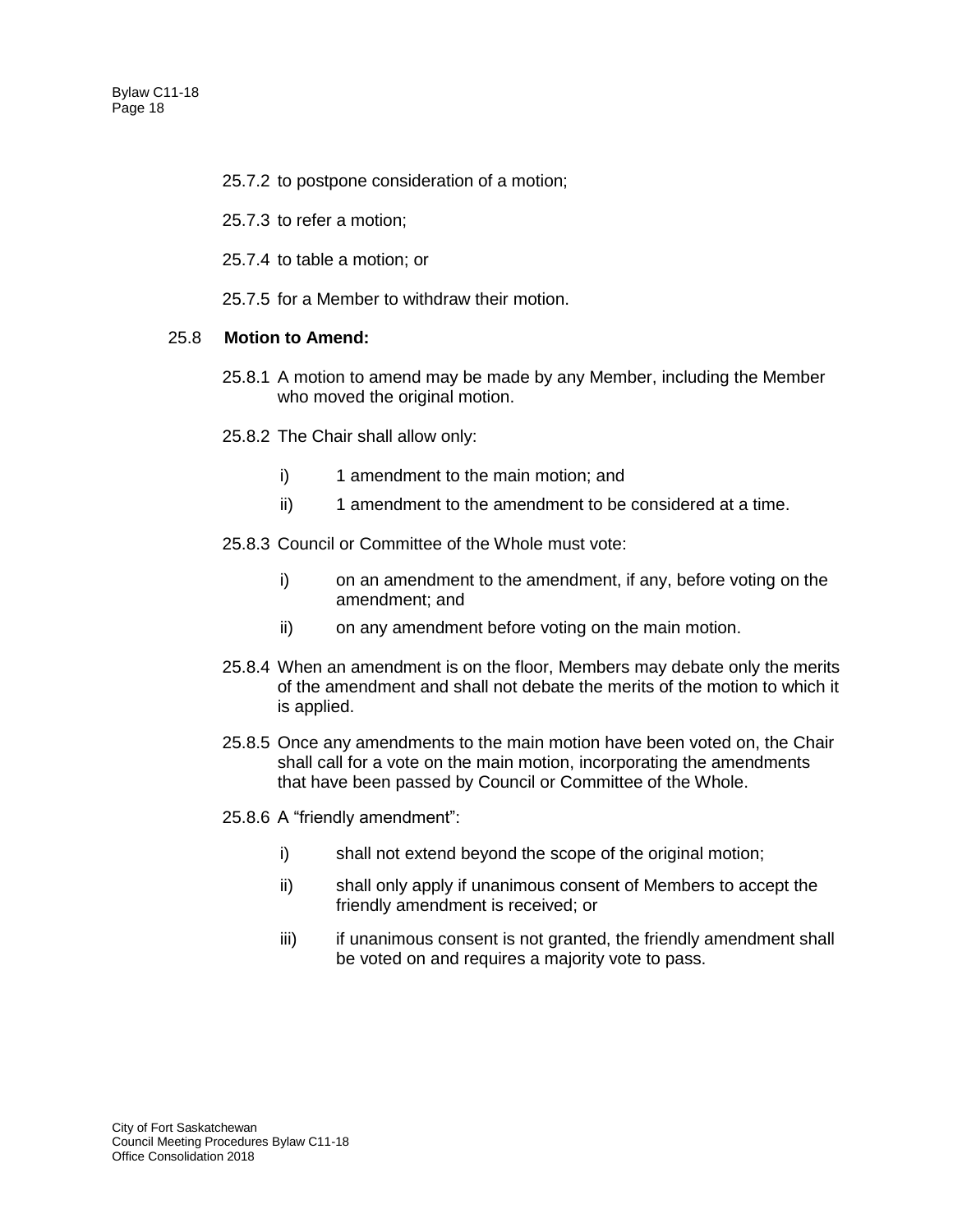### 25.9 **<sup>14</sup>Motion to Amend Something Previously Adopted**

- 25.9.1 A motion to amend something previously adopted may be made by any Member at any time subsequent to the meeting at which the original motion was passed.
- 25.9.2 A motion to amend something previously adopted is debatable and amendable, and requires:
	- i) a two-thirds vote to pass with no notice; or
	- ii) a majority vote to pass if notice has been given.
- 25.9.3 A motion to amend something previously adopted cannot be made when the vote would cause an irrevocable action, e.g., for a contractual liability or obligation.
- 25.9.4 A change to amend something previously adopted cannot exceed the scope of the original motion.

#### 25.10 **Motion to Postpone:**

- 25.10.1 A motion to postpone:
	- i) may be made by any Member to enable Members to deal with other more pressing matters;
	- ii) may be made to a specific time and/or date, and used if Council or Committee of the Whole would prefer to consider the motion at a later time (either at the same meeting or at another meeting);
	- iii) is debatable, and requires a majority vote to pass; and
	- iv) includes the motion being postponed and any amendments, and takes precedence over any other motion connected with the motion being postponed.
- 25.10.2 If a motion to postpone is defeated, it may only be made again after another matter of business has been addressed.
- 25.10.3 If a motion has been postponed to a specific time and/or date, the motion is automatically placed on an agenda at that time for consideration.
- 25.10.4 A postponed motion is brought back with all motions connected with it, exactly as it was when postponed.

l

<sup>14</sup> C32-18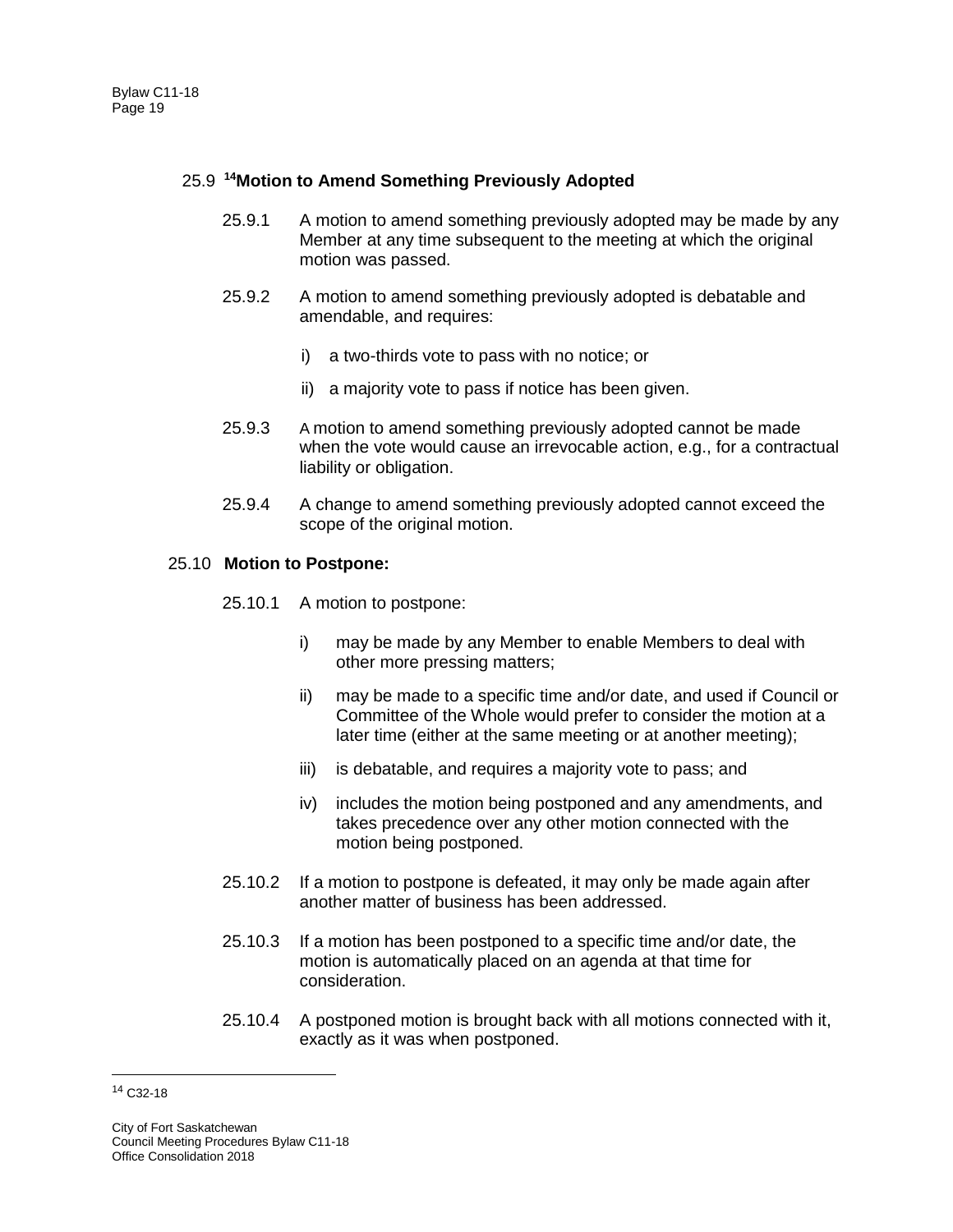#### 25.11 **Motion to Reconsider:**

- 25.11.1 A motion to reconsider:
	- i) shall be moved by a Member of the prevailing side, and the Member shall state the reason for making a motion to reconsider;
	- ii) shall be made at the same meeting or during any continuation of the meeting, at which it was decided;
	- iii)  $15(Deleted)$
	- iv) is debatable and shall require a majority vote to pass;
	- v) if adopted by a majority vote, it shall become the next item of business; and
	- vi) the motion shall be on the floor, as made by the original mover.
- 25.11.2 If the original mover is not present at the meeting, another Member may move the motion.
- 25.11.3 Motions or actions which cannot be reconsidered include:
	- i) a motion to suspend the rules;
	- ii) a motion to table, if adopted;
	- iii) a motion to lift from the table, if adopted; or
	- iv) an action that has previously been reconsidered.

#### 25.12 **Motion to Refer:**

25.12.1 A motion to refer:

- i) may be made by any Member, for a Council committee or Administration to investigate and report;
- ii) is debatable and requires a majority vote to pass;
- iii) does not allow any further amendment to the main motion until the motion to refer has been addressed;
- iv) shall include instructions indicating what the receiving body is to do and the date by which a response is required; and

 $\overline{a}$ 

<sup>15</sup> C32-18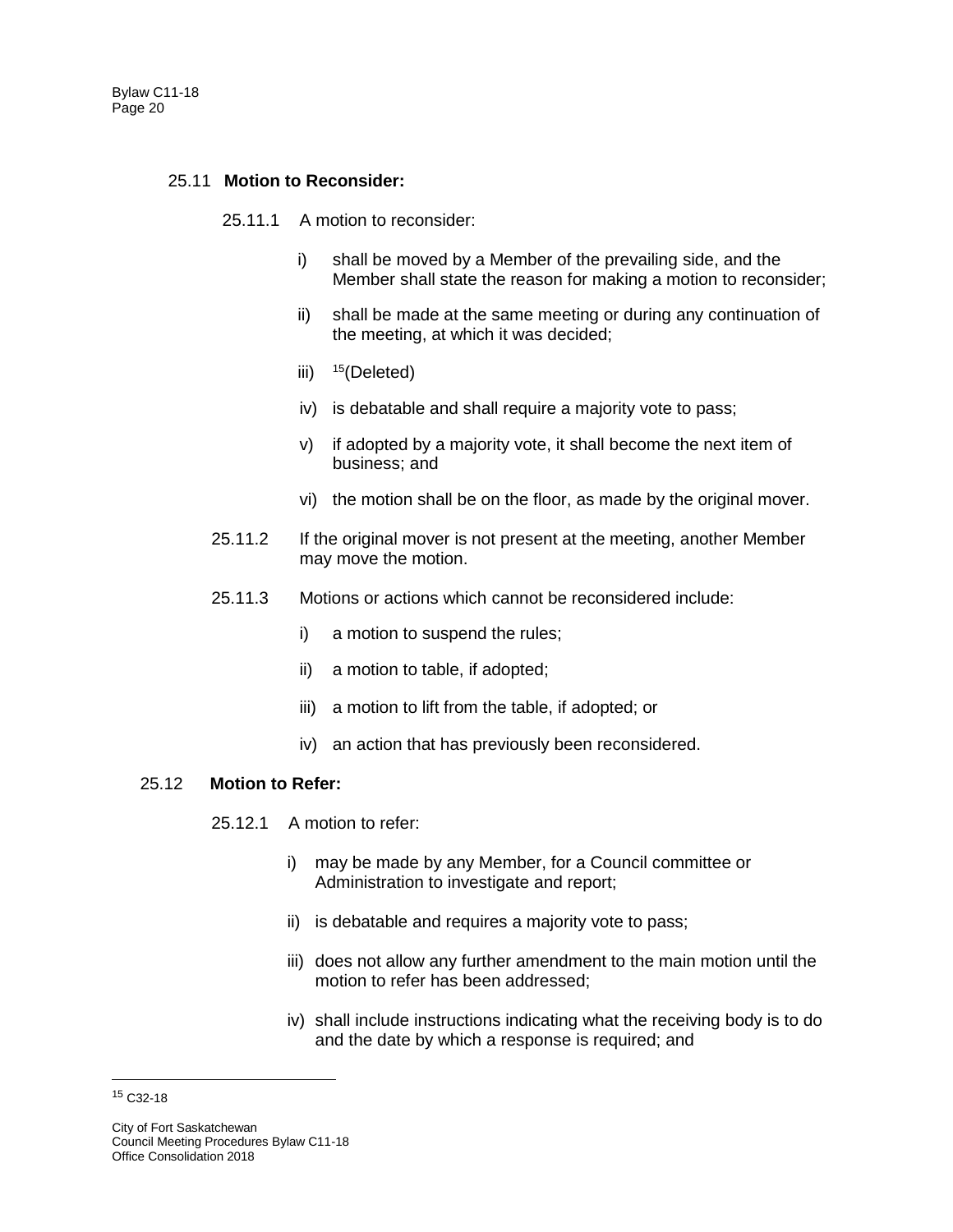- v) may be amended only as to the body to which the motion is referred and the instructions on the referral.
- 25.12.2 When a response to a referral is before Council, the motion under consideration shall be the motion which was referred, including any amendments made prior to the referral.

### 25.13 **<sup>16</sup>Renewing a Motion**

- 25.13.1 Renewing a motion permits any member to present a defeated motion to Council should new realities occur.
- 25.13.2 Renewing a motion is debatable and amendable, and requires:
	- i) a two-thirds vote to pass with no notice; or
	- ii) a majority vote to pass if notice has been given.
- 25.13.3 <sup>17</sup>Deleted
- 25.13.4 Renewing a motion must be done at a meeting subsequent to when the original motion was presented.

#### 25.14 **Motion to Rescind:**

- 25.14.1 A motion to rescind may be made by any Member at any time subsequent to the meeting at which the original motion was passed.
- 25.14.2 A motion to rescind is debatable, and requires:
	- i) a two-thirds vote to pass with no notice; or
	- ii) a majority vote to pass if notice has been given.
- 25.14.3 A motion to rescind cannot be made when the vote would cause an irrevocable action, e.g., for a contractual liability or obligation.

#### 25.15 **Splitting a Motion:**

- 25.15.1 A Member may request that a motion be split into separate parts. The separate parts may be reworded so that the integrity of each part is maintained, but shall not change the intent of each part.
- 25.15.2 When a motion is split into parts, the same mover would be applicable for each part.

 $\overline{\phantom{a}}$ 

<sup>16</sup> C32-18

<sup>17</sup> C12-19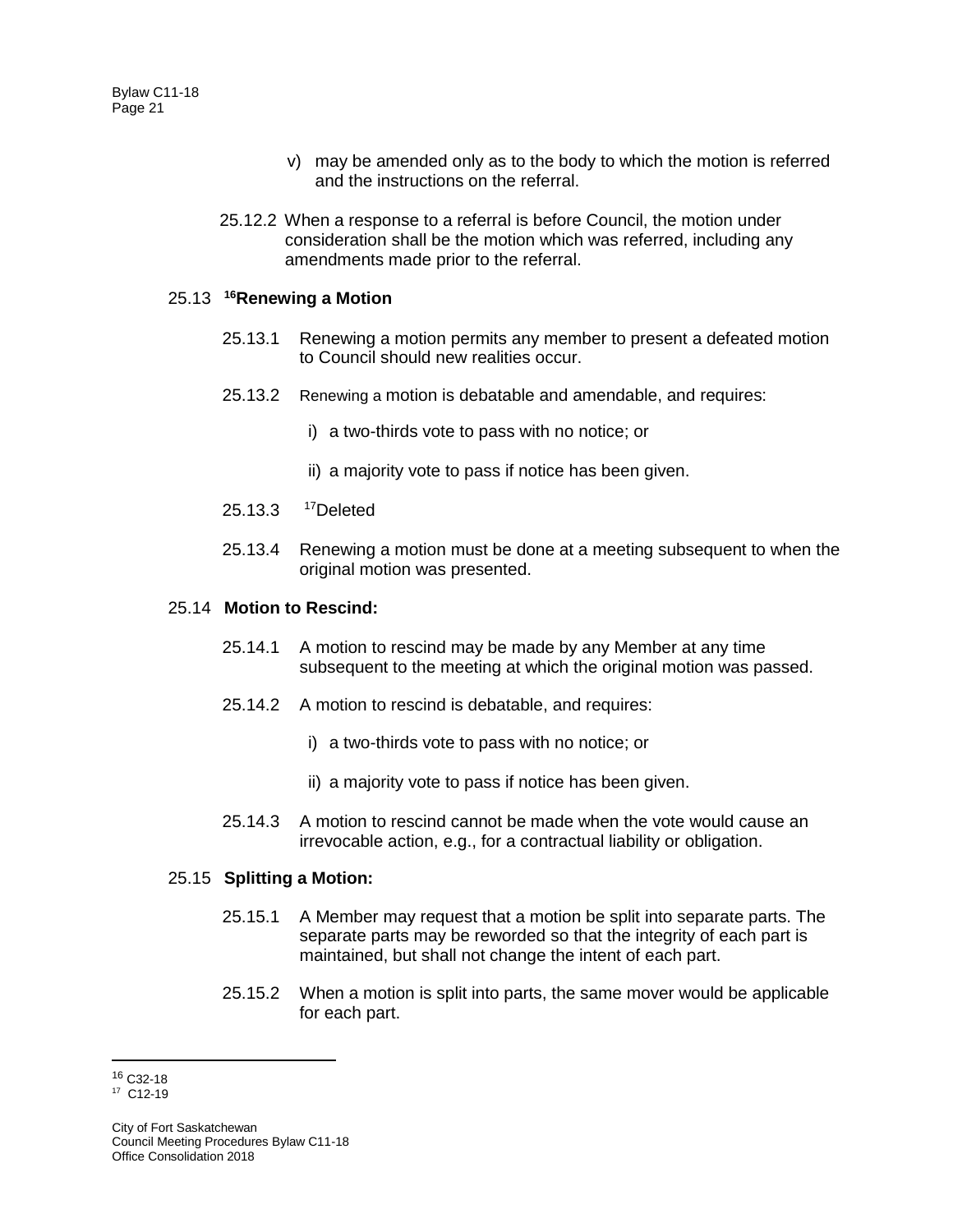### 25.16 **Motion to Table:**

- 25.16.1 A motion to table:
	- i) may be made by any Member;
	- ii) may be used to enable Council or Committee of the Whole to address other more pressing matters on the agenda, or when Members wish to set aside discussion on a matter at that time;
	- iii) is not debatable or amendable, and takes precedence over all other motions associated with the motion being tabled, which are also tabled;
	- iv) requires a majority vote to pass; and
	- v) may be lifted from the table at any time by a majority vote of Members.
- 25.16.2 When a motion is lifted from the table, it is brought back with all amendments connected with it, exactly as it was when laid on the table.
- 25.16.3 If a motion to lift from the table is not brought back prior to the next general election, the motion is deemed to be rescinded.

### 25.17 <sup>18</sup>**Motion to Withdraw:**

25.17.1 That a motion may be withdrawn by the mover at any time before the motion is called for a vote by the Chair.

#### **26. NOTICE OF MOTION**

- 26.1 At a Council meeting, a notice of motion shall be made when a Member wishes to bring a matter forward to a future meeting for discussion, providing sufficient notice for consideration of the subject.
- 26.2 In accordance with Section 25.1, a written notice of motion shall be received by the Director, Legislative Services prior to the close of the meeting.
- 26.3 The Member shall read the notice of motion, which shall be recorded in the minutes and shall form part of the agenda at the following or alternate meeting date.
- 26.4 The Member shall provide a brief overview of the motion's subject matter. Members and Administration will be provided with an opportunity to ask clarifying questions.
- 26.5 A notice of motion shall be in writing and give sufficient detail so that the subject of the motion and any proposed action can be determined.

l <sup>18</sup> C12-19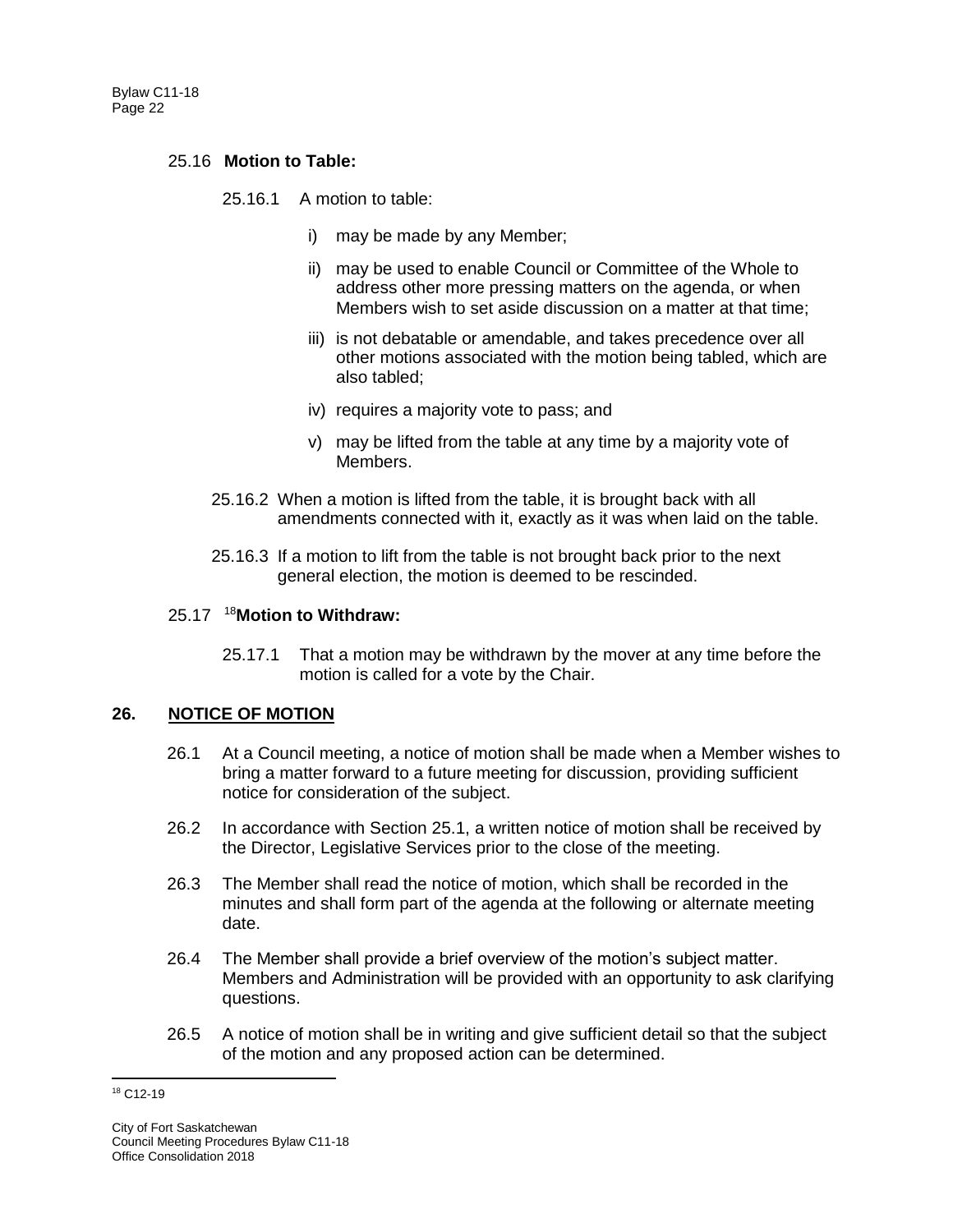- 26.6 For notice of motions which direct Administration to prepare an information report, the report shall be drafted based on readily available information, and may or may not include a recommendation.
- 26.7 The Member who submitted a written notice of motion, is not required to be present when the notice of motion is read.

## **27. PECUNIARY INTEREST**

- 27.1 A Member has a pecuniary interest if:
	- 27.1.1 the matter could monetarily affect the Member or an employer of the Member; or
	- 27.1.2 the Member knows or should know that the matter could monetarily affect the Members' family.
		- i) The MGA defines a Member's family as a spouse, adult interdependent partner, children, parents, and parents of a spouse or adult interdependent partner.
- 27.2 A Member who believes they have or could have a pecuniary interest in any matter before Council, Committee of the Whole, or any other Committee or Board to which they are appointed as a representative of Council, shall:
	- 27.2.1 declare and disclose the general nature of the pecuniary interest prior to any discussion of the matter;
	- 27.2.2 abstain from discussions or voting on any question relating to the matter; and
	- 27.2.3 remove themselves from the meeting venue until the matter is concluded.
- 27.3 The minutes shall indicate the Member's declaration, the nature of the pecuniary interest, the time at which the Member left the room, and the time which the Member returned.

#### **28. VOTING**

- 28.1 Every Member of Council shall vote on every matter, unless:
	- 28.1.1 the Member must abstain due to a pecuniary interest;
	- 28.1.2 the Member must abstain if they were absent from all of a public hearing on that matter; or
	- 28.1.3 the Member may abstain if they were absent from a portion of a public hearing on that matter.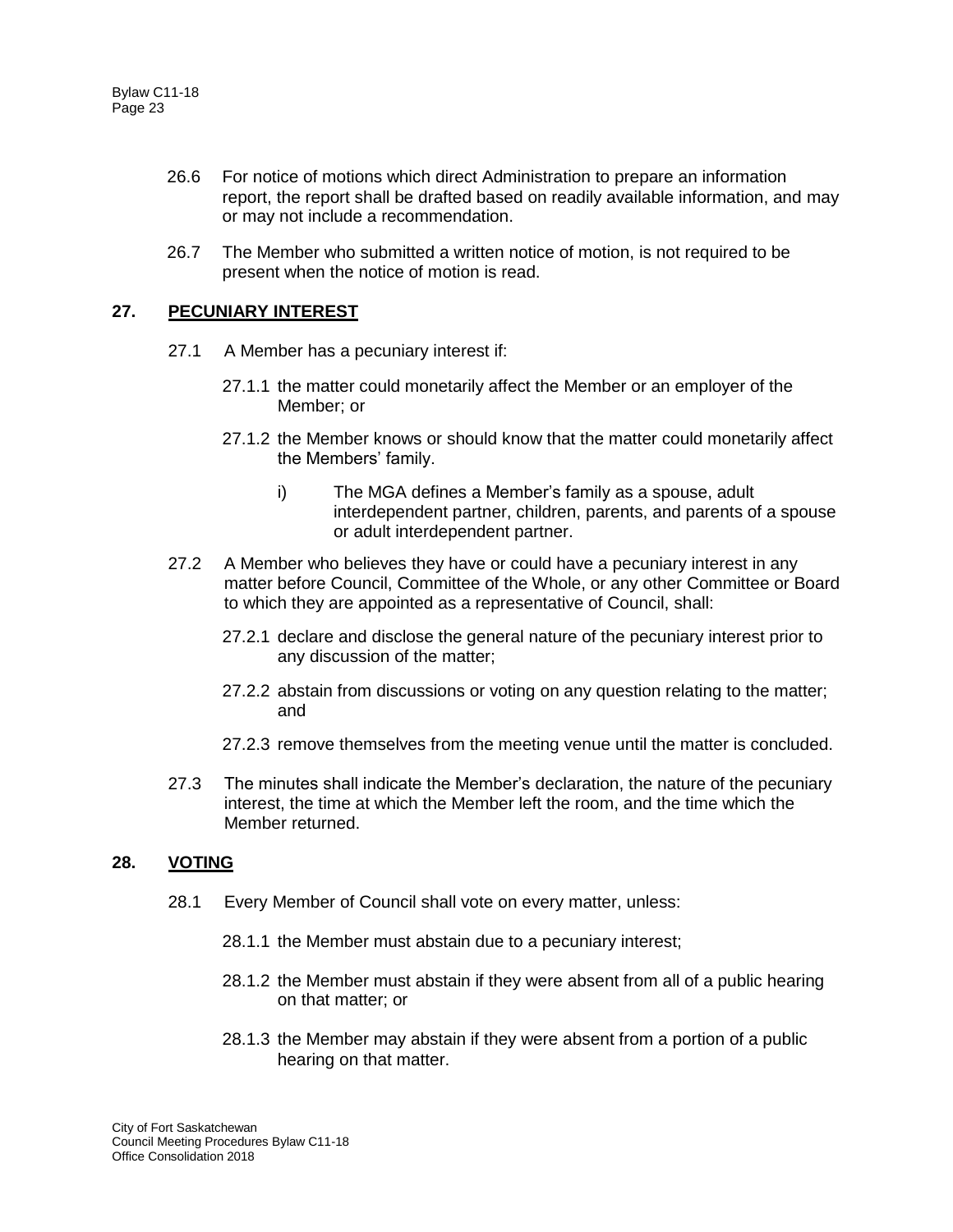28.2 Any Member present at a meeting may request leave of the Chair to grant a recess, if they will be away from the meeting venue when a vote is imminent, unless that Member is excused from voting pursuant to this Section.

### **29. TIE VOTE**

29.1 If there are an equal number of votes for and against a motion, the motion is defeated.

### **30. ADJOURNMENT**

- 30.1 A Council or Committee of the Whole meeting shall adjourn at the conclusion of the agenda; or
- 30.2 Subject to Section 29.1, all matters of business which appear on the agenda and have not been addressed at adjournment, shall be included as Unfinished Business on the agenda for the next scheduled Council or Committee of the Whole meeting.

### **31. BYLAWS**

- 31.1 The City Manager shall include the number, short title and brief description of any bylaw that appears on a Council agenda.
- 31.2 The following shall apply to the passage of all bylaws:
	- 31.2.1 every proposed bylaw must have 3 distinct and separate readings, and shall specifying the bylaw number and purpose;
	- 31.2.2 after each reading of a bylaw, Members may debate the substance of the bylaw and shall propose and consider amendments;
	- 31.2.3 any proposed amendments shall be put to a vote and if carried, shall be considered as being incorporated into the bylaw;
	- 31.2.4 when a bylaw is subject to a statutory public hearing, the date and time of the public hearing shall be established prior to second reading; and
	- 31.2.5 a bylaw shall be passed when a majority of the Members vote in favour of third reading.
- 31.3 Granting 3 readings of a bylaw at the same meeting shall not be permitted, unless Members in attendance provide unanimous consent to proceed with third and final reading.
- 31.4 Once a bylaw has been given 3 readings, it shall be signed by the Mayor and Director, Legislative Services, and impressed with the corporate seal. The bylaw is considered an enactment of the City, and effective immediately, unless otherwise noted by the bylaw or any applicable provincial legislation.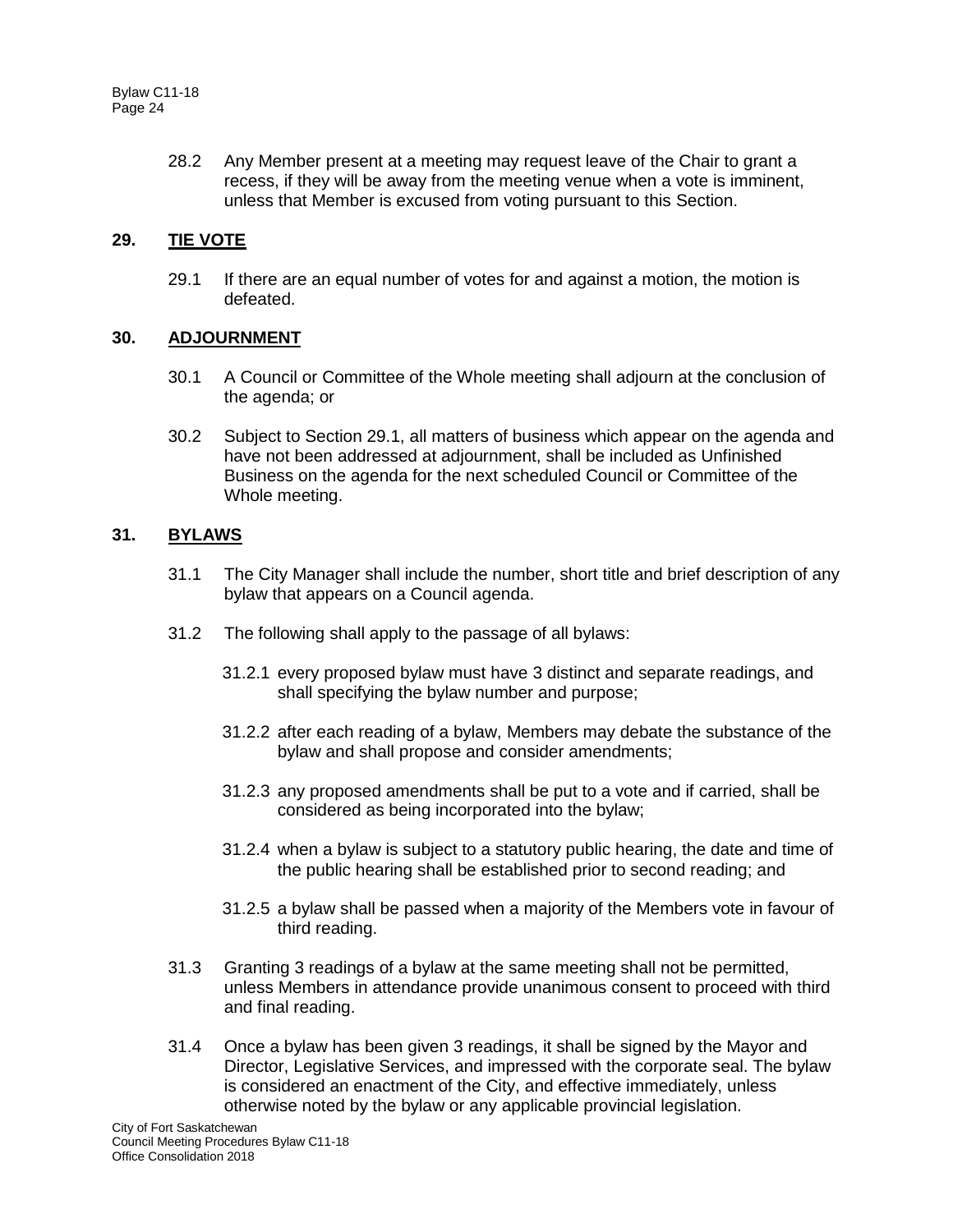- 31.5 Previous readings of a proposed bylaw are repealed if the proposed bylaw:
- 31.5.1 does not receive third reading within 2 years of first reading; or
- 31.5.2 is defeated on second or third reading.

### **32. STATUTORY PUBLIC HEARINGS**

- 32.1 The conduct of any statutory public hearing shall be governed by this Bylaw.
- 32.2 Public hearings shall be held in conjunction with a Council meeting, and every effort shall be given to commence the public hearing as close as possible to the advertised time.
- 32.3 Council may change the date, time, and place of a public hearing by resolution. If any of the date, time, or place is changed, the public hearing must be readvertised.
- 32.4 Wherever possible, it is recommended that anyone interested in speaking at a public hearing should register with the Director, Legislative Services prior to the public hearing.
- 32.5 The Chair shall open the public hearing and outline the procedures to be followed.
- 32.6 Administration shall introduce the item and briefly state the intended purpose.
- 32.7 The Chair shall request those who wish to speak on the matter to state their name prior to their presentation. The Chair shall then open the floor to public presentations.
- 32.8 The Chair shall call upon those who have registered to speak first, followed by others in attendance at the meeting who wish to speak to the item. Anyone who does not identify themselves shall not be given the opportunity to speak.
- 32.9 Presentations by the public may be made verbally, in writing, or both. Written submissions shall be collected by the Director, Legislative Services and retained as part of the agenda.
- 32.10 Verbal presentations shall be limited to 5 minutes, unless there is consent by a majority of Council to extend the allotted time.
- 32.11 When there are no further requests for presentation, the Chair shall close the public hearing.
- 32.12 After the close of the public hearing, Administration shall be available for clarifying questions by the Members.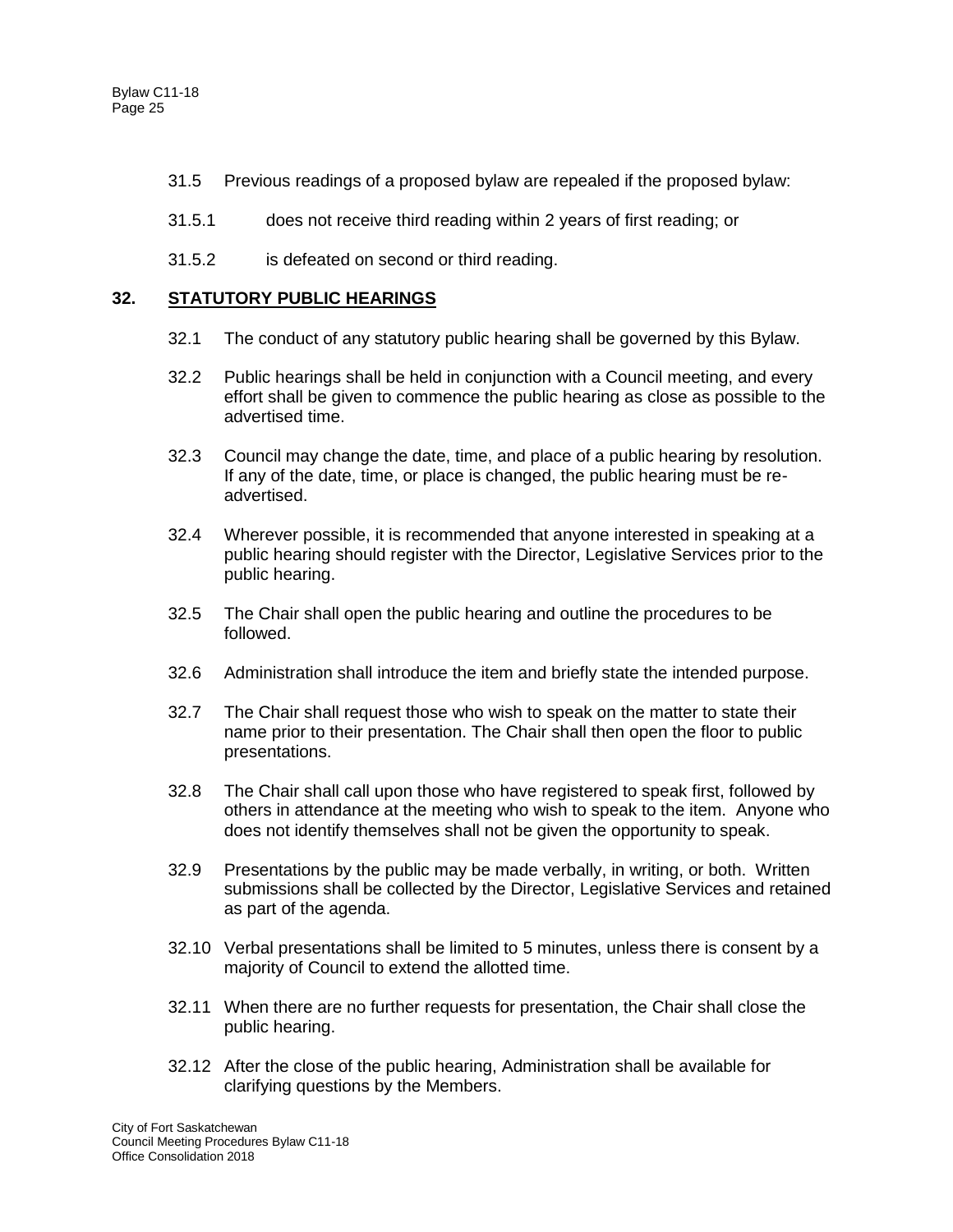- 32.13 Members may debate matters which have arisen at the public hearing, and may:
	- 32.13.1 pass a motion or bylaw; or
	- 32.13.2 make any necessary amendments to the motion or bylaw, and pass it without further advertisement or hearing.
- 32.14 When a public hearing on a proposed motion or bylaw is held, a Member:
	- 32.14.1 shall abstain from voting on the motion or bylaw if the Member was absent for the entire public hearing, or
	- 32.14.2 may abstain from voting on the motion or bylaw if the Member was absent for a portion of the public hearing.

# **33. NON-STATUTORY PUBLIC HEARINGS**

- 33.1 Council may determine when to hold a non-statutory public hearing. Unless otherwise directed by Council, notification shall be in accordance with Section 5.4.
- 33.2 The procedures for the conduct of a non-statutory public hearing shall be the same as those for a statutory public hearing.

### **34. COUNCILLOR INQUIRIES**

- 34.1 Any Member may make a councillor inquiry through the Chair to the City Manager at any Council or Committee of the Whole meeting. The inquiry may be verbal or in writing.
	- 34.1.1 The City Manager may verbally answer a councillor inquiry at the meeting at which it is made or advise that a response shall be provided to all Members in writing subsequent to the meeting.
	- 34.1.2 If the City Manager believes responding to the inquiry shall require substantial financial or other resources, Council may direct that the inquiry be abandoned.
- 34.2 Councillor inquiries can be made outside of a Council or Committee of the Whole meeting and shall be directed to the City Manager for response. The City Manager may seek a decision of Council if the financial or other resources required to answer the inquiry are substantial.
	- 34.2.1 For councillor inquiries, the City Manager shall provide a response to all Members, as required by the MGA.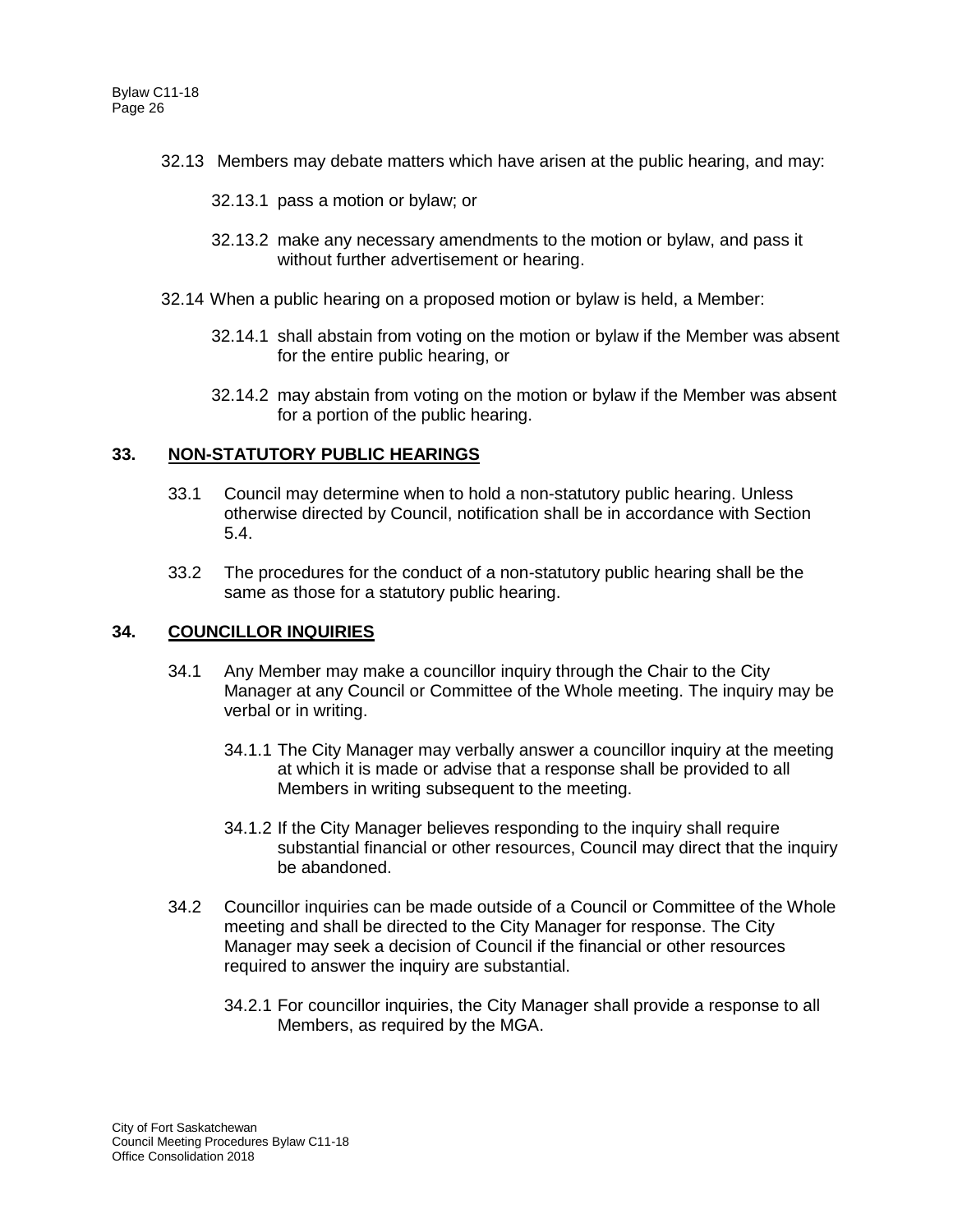$34.3$  <sup>19</sup>The Member who requested a councillor inquiry may request the matter not be pursued.

### **35. PRIOR BYLAWS**

35.1 This Bylaw supersedes and takes precedence over all previously passed bylaws which refer to meeting procedures, as well as any previously passed resolutions which may be in conflict with this Bylaw.

### **36. INTERPRETATION**

- 36.1 References to provisions of statutes, rules or regulations shall be deemed to include references to such provisions as amended, modified or re-enacted from time to time.
- 36.2 Nothing in this Bylaw relieves any person from compliance with any other bylaw or applicable federal or provincial law, regulation or enactment.

### **37. SEVERABILITY**

37.1 If any portion of this Bylaw is declared invalid by a court of competent jurisdiction, then the invalid portion must be severed and the remainder of the Bylaw is deemed valid.

#### **38. MEMBER AND GENDER REFERENCES**

38.1 All references in this Bylaw shall be read with such changes in number and gender as may be appropriate according to whether the references are to a male or female person, or a corporation or partnership.

### **39. EFFECTIVE DATE**

39.1 This Bylaw comes into effect upon the third and final reading.

### **40. REPEAL OF BYLAWS**

40.1 Upon third reading of Bylaw C18-18, Bylaw C1-16 and any amendments thereto are hereby repealed.

**(NOTE: Consolidation made under Section 69 of the** *Municipal Government Act***, R.S.A. 2000,c.M-26 and Bylaw C5-13, and printed under the Director, Legislative Service's authority)**

### **Bylaw C11-18, passed by Council, April 10, 2018**

l

<sup>19</sup> C32-18